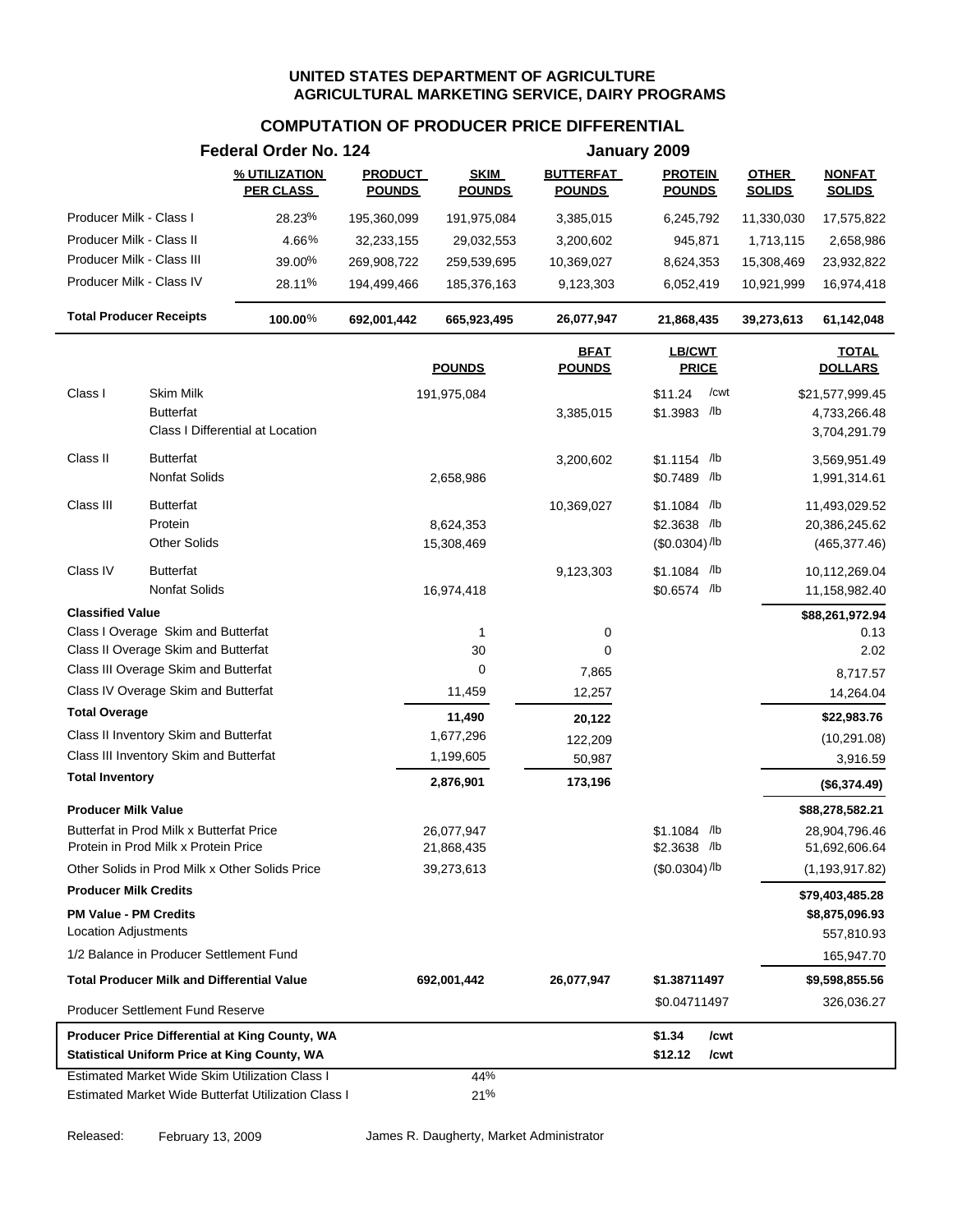|                                                      |                                                                                  | Federal Order No. 124                                                                                        | February 2009                   |                              |                                   |                                                       |                               |                                                   |
|------------------------------------------------------|----------------------------------------------------------------------------------|--------------------------------------------------------------------------------------------------------------|---------------------------------|------------------------------|-----------------------------------|-------------------------------------------------------|-------------------------------|---------------------------------------------------|
|                                                      |                                                                                  | % UTILIZATION<br><b>PER CLASS</b>                                                                            | <b>PRODUCT</b><br><b>POUNDS</b> | <b>SKIM</b><br><b>POUNDS</b> | <b>BUTTERFAT</b><br><b>POUNDS</b> | <b>PROTEIN</b><br><b>POUNDS</b>                       | <b>OTHER</b><br><b>SOLIDS</b> | <b>NONFAT</b><br><b>SOLIDS</b>                    |
| Producer Milk - Class I                              |                                                                                  | 28.55%                                                                                                       | 178,946,316                     | 175,836,169                  | 3,110,147                         | 5,668,638                                             | 10,369,072                    | 16,037,710                                        |
| Producer Milk - Class II                             |                                                                                  | 6.03%                                                                                                        | 37,817,702                      | 34,518,486                   | 3,299,216                         | 1,117,367                                             | 2,037,704                     | 3,155,071                                         |
| Producer Milk - Class III                            |                                                                                  | 41.02%                                                                                                       | 257, 182, 711                   | 247,341,276                  | 9,841,435                         | 8,139,058                                             | 14,587,865                    | 22,726,923                                        |
| Producer Milk - Class IV                             |                                                                                  | 24.40%                                                                                                       | 152,968,127                     | 145,751,785                  | 7,216,342                         | 4,709,430                                             | 8,573,534                     | 13,282,964                                        |
| <b>Total Producer Receipts</b>                       |                                                                                  | 100.00%                                                                                                      | 626,914,856                     | 603,447,716                  | 23,467,140                        | 19,634,493                                            | 35,568,175                    | 55,202,668                                        |
|                                                      |                                                                                  |                                                                                                              |                                 | <b>POUNDS</b>                | <b>BFAT</b><br><b>POUNDS</b>      | <b>LB/CWT</b><br><b>PRICE</b>                         |                               | <b>TOTAL</b><br><b>DOLLARS</b>                    |
| Class I                                              | Skim Milk<br><b>Butterfat</b>                                                    | Class I Differential at Location                                                                             |                                 | 175,836,169                  | 3,110,147                         | /cwt<br>\$7.07<br>\$1.1140<br>/lb                     |                               | \$12,431,617.14<br>3,464,703.75<br>3,393,465.41   |
| Class II                                             | <b>Butterfat</b><br><b>Nonfat Solids</b>                                         |                                                                                                              |                                 | 3,155,071                    | 3,299,216                         | /lb<br>\$1.1011<br>\$0.7367<br>/lb                    |                               | 3,632,766.74<br>2,324,340.81                      |
| Class III                                            | <b>Butterfat</b><br>Protein<br><b>Other Solids</b>                               |                                                                                                              |                                 | 8,139,058<br>14,587,865      | 9,841,435                         | \$1.0941<br>/lb<br>\$1.9139<br>/lb<br>$$(0.0437)$ /lb |                               | 10,767,514.04<br>15,577,343.13<br>(637, 489.70)   |
| Class IV                                             | <b>Butterfat</b><br>Nonfat Solids                                                |                                                                                                              |                                 | 13,282,964                   | 7,216,342                         | /lb<br>\$1.0941<br>\$0.6472<br>/lb                    |                               | 7,895,399.78<br>8,596,734.31                      |
| <b>Classified Value</b>                              |                                                                                  |                                                                                                              |                                 |                              |                                   |                                                       |                               | \$67,446,395.41                                   |
|                                                      | Class I Overage Skim and Butterfat                                               |                                                                                                              |                                 | 0                            | 44                                |                                                       |                               | 49.86                                             |
|                                                      | Class II Overage Skim and Butterfat                                              |                                                                                                              |                                 | 19,488                       | 0                                 |                                                       |                               | 1,292.05                                          |
|                                                      | Class III Overage Skim and Butterfat<br>Class IV Overage Skim and Butterfat      |                                                                                                              |                                 | 6,800                        | 1,751                             |                                                       |                               | 2,302.01                                          |
| <b>Total Overage</b>                                 |                                                                                  |                                                                                                              |                                 | 162,879                      | 6,617                             |                                                       |                               | 16,719.22                                         |
|                                                      |                                                                                  |                                                                                                              |                                 | 189,167                      | 8,412                             |                                                       |                               | \$20,363.14                                       |
|                                                      | Class II Inventory Skim and Butterfat<br>Class III Inventory Skim and Butterfat  |                                                                                                              |                                 | 1,612,273                    | 93,309                            |                                                       |                               | 10,765.98                                         |
| <b>Total Inventory</b>                               |                                                                                  |                                                                                                              |                                 | 3,058,919                    | 127,281                           |                                                       |                               | (9, 161.51)                                       |
|                                                      |                                                                                  |                                                                                                              |                                 | 4,671,192                    | 220,590                           |                                                       |                               | \$1,604.47                                        |
|                                                      | Class I Other Source Fluid                                                       |                                                                                                              |                                 | 2,002,879                    | 2,487                             |                                                       |                               | 65,991.46                                         |
| <b>Producer Milk Value</b>                           | Butterfat in Prod Milk x Butterfat Price<br>Protein in Prod Milk x Protein Price |                                                                                                              |                                 | 23,467,140<br>19,634,493     |                                   | \$1.0941<br>/lb<br>/lb<br>\$1.9139                    |                               | \$67,534,354.48<br>25,675,397.87<br>37,578,456.17 |
|                                                      |                                                                                  | Other Solids in Prod Milk x Other Solids Price                                                               |                                 | 35,568,175                   |                                   | $$(0.0437)$ /lb                                       |                               | (1,554,329.27)                                    |
| <b>Producer Milk Credits</b>                         |                                                                                  |                                                                                                              |                                 |                              |                                   |                                                       |                               | \$61,699,524.77                                   |
| <b>PM Value - PM Credits</b><br>Location Adjustments |                                                                                  |                                                                                                              |                                 |                              |                                   |                                                       |                               | \$5,834,829.71<br>514,692.79                      |
|                                                      | 1/2 Balance in Producer Settlement Fund                                          |                                                                                                              |                                 |                              |                                   |                                                       |                               | 245,475.01                                        |
|                                                      | <b>Total Producer Milk and Differential Value</b>                                |                                                                                                              |                                 | 628,920,222                  | 23,469,627                        | \$1.04862227                                          |                               | \$6,594,997.51                                    |
|                                                      | <b>Producer Settlement Fund Reserve</b>                                          |                                                                                                              |                                 |                              |                                   | \$0.04862227                                          |                               | 305,795.29                                        |
|                                                      |                                                                                  | Producer Price Differential at King County, WA<br><b>Statistical Uniform Price at King County, WA</b>        |                                 |                              |                                   | /cwt<br>\$1.00<br>\$10.31<br>/cwt                     |                               |                                                   |
|                                                      |                                                                                  | <b>Estimated Market Wide Skim Utilization Class I</b><br>Estimated Market Wide Butterfat Utilization Class I |                                 | 29%<br>13%                   |                                   |                                                       |                               |                                                   |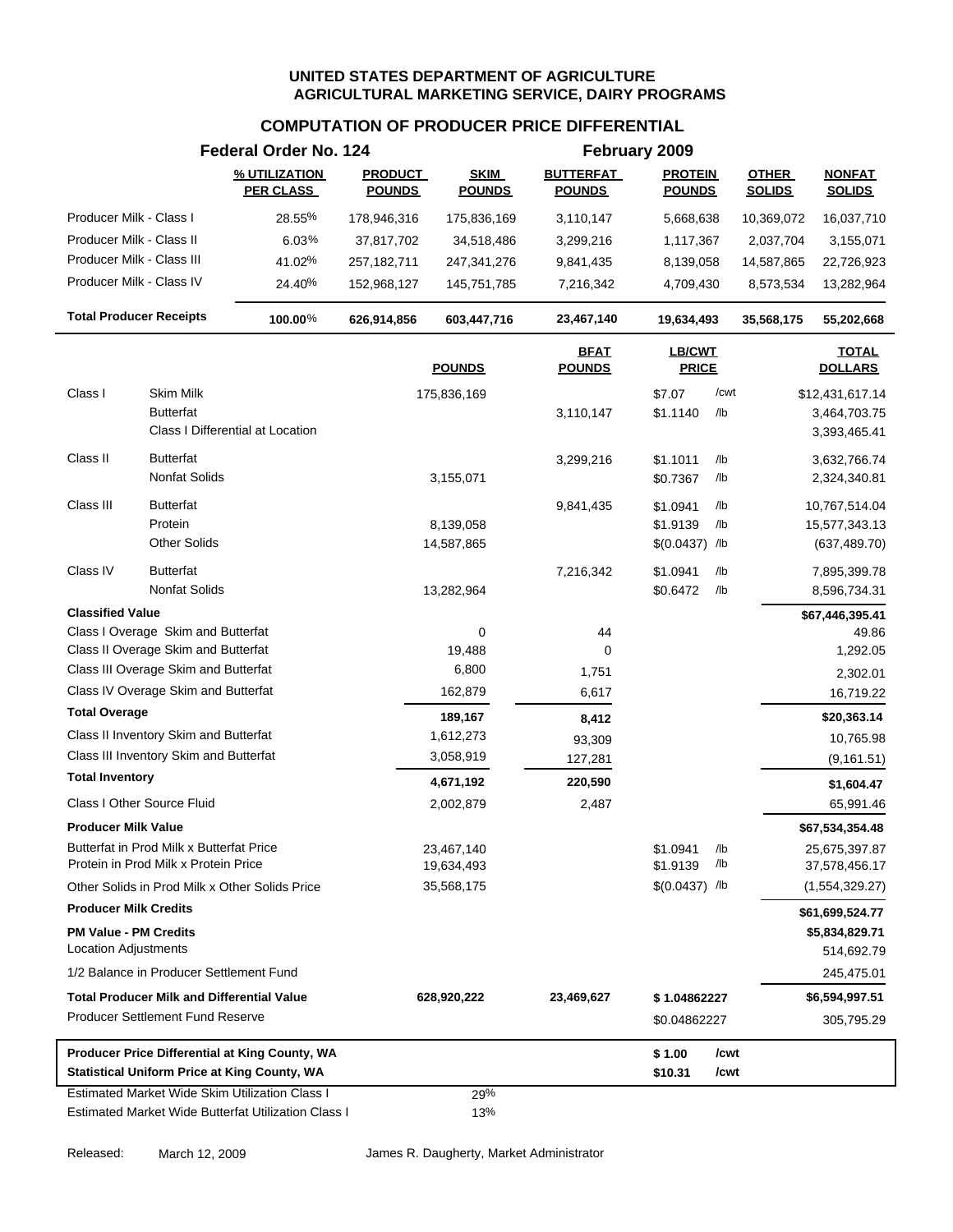### **COMPUTATION OF PRODUCER PRICE DIFFERENTIAL**

|                                                                                  |                     | Federal Order No. 124                               |                                 |                              |                                   | <b>March 2009</b>               |              |                               |                                |
|----------------------------------------------------------------------------------|---------------------|-----------------------------------------------------|---------------------------------|------------------------------|-----------------------------------|---------------------------------|--------------|-------------------------------|--------------------------------|
|                                                                                  |                     | % UTILIZATION<br><b>PER CLASS</b>                   | <b>PRODUCT</b><br><b>POUNDS</b> | <b>SKIM</b><br><b>POUNDS</b> | <b>BUTTERFAT</b><br><b>POUNDS</b> | <b>PROTEIN</b><br><b>POUNDS</b> |              | <b>OTHER</b><br><b>SOLIDS</b> | <b>NONFAT</b><br><b>SOLIDS</b> |
| Producer Milk - Class I                                                          |                     | 31.07%                                              | 191,219,656                     | 187,932,370                  | 3,287,286                         | 6,066,577                       |              | 11,122,614                    | 17,189,191                     |
| Producer Milk - Class II                                                         |                     | 7.20%                                               | 44,330,171                      | 40,392,146                   | 3,938,025                         | 1,306,896                       |              | 2,391,484                     | 3,698,380                      |
| Producer Milk - Class III                                                        |                     | 36.26%                                              | 223,102,106                     | 214,548,374                  | 8,553,732                         | 6,969,910                       |              | 12,698,699                    | 19,668,609                     |
| Producer Milk - Class IV                                                         |                     | 25.47%                                              | 156,712,649                     | 149,449,566                  | 7,263,083                         | 4,810,484                       |              | 8,843,584                     | 13,654,068                     |
| <b>Total Producer Receipts</b>                                                   |                     | 100.00%                                             | 615,364,582                     | 592,322,456                  | 23,042,126                        | 19,153,867                      |              | 35,056,381                    | 54,210,248                     |
|                                                                                  |                     |                                                     |                                 | <b>POUNDS</b>                | <b>BFAT</b><br><b>POUNDS</b>      | LB/CWT<br><b>PRICE</b>          |              |                               | <b>TOTAL</b><br><b>DOLLARS</b> |
| Class I                                                                          | Skim Milk           |                                                     |                                 | 187,932,370                  |                                   | \$5.81                          | /cwt         |                               | \$10,918,870.69                |
|                                                                                  | <b>Butterfat</b>    | Class I Differential at Location                    |                                 |                              | 3,287,286                         | \$1.0918                        | /lb          |                               | 3,589,058.85<br>3,630,538.01   |
| Class II                                                                         | <b>Butterfat</b>    |                                                     |                                 |                              | 3,938,025                         | \$1.1664                        | /lb          |                               | 4,593,312.36                   |
|                                                                                  | Nonfat Solids       |                                                     |                                 | 3,698,380                    |                                   | \$0.7233                        | /lb          |                               | 2,675,038.24                   |
| Class III                                                                        | <b>Butterfat</b>    |                                                     |                                 |                              | 8,553,732                         | \$1.1594                        | /lb          |                               | 9,917,196.88                   |
|                                                                                  | Protein             |                                                     |                                 | 6,969,910                    |                                   | \$2.1973                        | /lb          |                               | 15,314,983.24                  |
|                                                                                  | <b>Other Solids</b> |                                                     |                                 | 12,698,699                   |                                   | $$(0.0339)$ /lb                 |              |                               | (430, 485.91)                  |
| Class IV                                                                         | <b>Butterfat</b>    |                                                     |                                 |                              | 7,263,083                         | \$1.1594                        | $/$ lb       |                               | 8,420,818.45                   |
|                                                                                  | Nonfat Solids       |                                                     |                                 | 13,654,068                   |                                   | \$0.6423                        | $/$ lb       |                               | 8,770,007.87                   |
| <b>Classified Value</b>                                                          |                     |                                                     |                                 |                              |                                   |                                 |              |                               | \$67,399,338.68                |
| Class I Overage Skim and Butterfat                                               |                     |                                                     |                                 | 100                          | 0                                 |                                 |              |                               | 7.71                           |
| Class IV Overage Skim and Butterfat                                              |                     |                                                     |                                 | 13,739                       | 19,226                            |                                 |              |                               | 23,084.75                      |
| <b>Total Overage</b>                                                             |                     |                                                     |                                 | 13,839                       | 19,226                            |                                 |              |                               | \$23,092.46                    |
| Class II Inventory Skim and Butterfat                                            |                     |                                                     |                                 | 1,441,016                    | 53,592                            |                                 |              |                               | 13,817.71                      |
| Class III Inventory Skim and Butterfat                                           |                     |                                                     |                                 | 1,493,195                    | 59,094                            |                                 |              |                               | 15,655.08                      |
| <b>Total Inventory</b>                                                           |                     |                                                     |                                 | 2,934,211                    | 112,686                           |                                 |              |                               | \$29,472.79                    |
| Class I Other Source Fluid                                                       |                     |                                                     |                                 | 1,399,130                    | 14,984                            |                                 |              |                               | 14,662.21                      |
| <b>Producer Milk Value</b>                                                       |                     |                                                     |                                 |                              |                                   |                                 |              |                               | \$67,466,566.14                |
| Butterfat in Prod Milk x Butterfat Price<br>Protein in Prod Milk x Protein Price |                     |                                                     |                                 | 23,042,126<br>19,153,867     |                                   | \$1.1594<br>\$2.1973            | /lb<br>/lb   |                               | 26,715,040.92<br>42,086,791.97 |
| Other Solids in Prod Milk x Other Solids Price                                   |                     |                                                     |                                 | 35,056,381                   |                                   | $$(0.0339)$ /lb                 |              |                               | (1, 188, 411.35)               |
| <b>Producer Milk Credits</b>                                                     |                     |                                                     |                                 |                              |                                   |                                 |              |                               | \$67,613,421.54                |
| <b>PM Value - PM Credits</b>                                                     |                     |                                                     |                                 |                              |                                   |                                 |              |                               | (\$146,855.40)                 |
| <b>Location Adjustments</b>                                                      |                     |                                                     |                                 |                              |                                   |                                 |              |                               | 396,832.30                     |
| 1/2 Balance in Producer Settlement Fund                                          |                     |                                                     |                                 |                              |                                   |                                 |              |                               | 279,341.16                     |
| <b>Total Producer Milk and Differential Value</b>                                |                     |                                                     |                                 | 616,778,696                  | 23,057,110                        | \$0.08581977                    |              |                               | \$529,318.06                   |
| <b>Producer Settlement Fund Reserve</b>                                          |                     |                                                     |                                 |                              |                                   | \$0.04581977                    |              |                               | 282,606.58                     |
| <b>Statistical Uniform Price at King County, WA</b>                              |                     | Producer Price Differential at King County, WA      |                                 |                              |                                   | \$0.04<br>\$10.48               | /cwt<br>/cwt |                               |                                |
|                                                                                  |                     | Estimated Market Wide Skim Utilization Class I      |                                 | 29%                          |                                   |                                 |              |                               |                                |
|                                                                                  |                     | Estimated Market Wide Butterfat Utilization Class I |                                 | 13%                          |                                   |                                 |              |                               |                                |

Released: April 13, 2009 James R. Daugherty, Market Administrator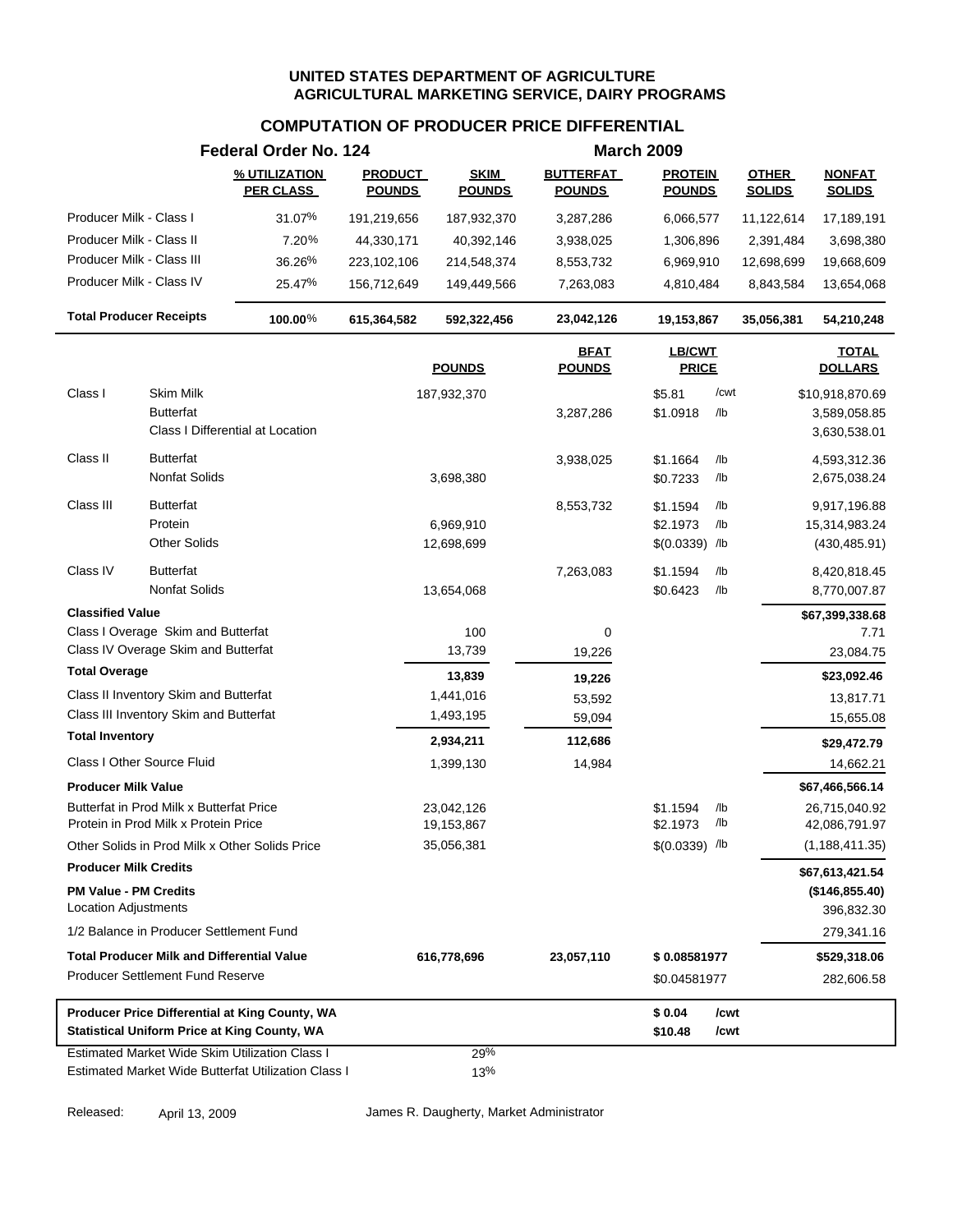| % UTILIZATION<br><b>PRODUCT</b><br><b>SKIM</b><br><b>BUTTERFAT</b><br><b>PROTEIN</b><br><b>OTHER</b><br><b>NONFAT</b><br><b>PER CLASS</b><br><b>POUNDS</b><br><b>POUNDS</b><br><b>POUNDS</b><br><b>SOLIDS</b><br><b>SOLIDS</b><br><b>POUNDS</b><br>33.08%<br>Producer Milk - Class I<br>186,140,294<br>182,933,695<br>3,206,599<br>5,837,508<br>10,792,123<br>Producer Milk - Class II<br>6.90%<br>38,827,545<br>35,535,242<br>3,292,303<br>1,133,229<br>2,097,349<br>Producer Milk - Class III<br>31.33%<br>176,275,672<br>169,586,146<br>6,689,526<br>5,344,437<br>9,979,692<br>Producer Milk - Class IV<br>28.69%<br>161,401,211<br>153,951,960<br>7,449,251<br>4,884,427<br>9,078,252<br><b>Total Producer Receipts</b><br>100.00%<br>542,007,043<br>20,637,679<br>17,199,601<br>562,644,722<br>31,947,416<br><b>TOTAL</b><br><b>BFAT</b><br><b>LB/CWT</b><br><b>POUNDS</b><br><b>POUNDS</b><br><b>PRICE</b><br><b>DOLLARS</b><br><b>Skim Milk</b><br>\$6.56<br>/cwt<br>Class I<br>182,933,695<br>\$12,000,450.39<br>\$1.1500<br><b>Butterfat</b><br>3,206,599<br>/lb<br>Class I Differential at Location<br><b>Butterfat</b><br>\$1.2119<br>Class II<br>3,292,303<br>/lb<br>Nonfat Solids<br>3,230,578<br>\$0.7189<br>/lb<br>Class III<br><b>Butterfat</b><br>6,689,526<br>\$1.2049<br>/lb<br>8,060,209.89<br>Protein<br>5,344,437<br>\$2.2009<br>/lb<br>11,762,571.39<br><b>Other Solids</b><br>$$(0.0043)$ /lb<br>9,979,692<br>Class IV<br><b>Butterfat</b><br>7,449,251<br>\$1.2049<br>/lb<br>8,975,602.55<br>\$0.6452<br>Nonfat Solids<br>13,962,679<br>/lb<br><b>Classified Value</b><br>\$63,298,912.32<br>Class I Overage Skim and Butterfat<br>58<br>0<br>$\mathbf 0$<br>1,425<br>1,726.96<br>Class II Overage Skim and Butterfat<br>397,211<br>Class III Overage Skim and Butterfat<br>0<br>Class IV Overage Skim and Butterfat<br>59,161<br>21,955<br>29,890.84<br><b>Total Overage</b><br>456,430<br>\$58,633.05<br>23,380<br>640,377<br>Class I Inventory Skim and Butterfat<br>17,162.10<br>0<br>Class II Inventory Skim and Butterfat<br>1,155,571<br>102,133<br>13,335.44<br>Class III Inventory Skim and Butterfat<br>1,465,470<br>53,908<br>17,400.61<br><b>Total Inventory</b><br>3,261,418<br>156,041<br>\$47,898.15<br>1,648,212<br>10,174<br>26,995.08<br>Class I Other Source Fluid<br>0<br>1,065,661<br>28,240.02<br>Class I Other Source Fluid and Nonfluid<br><b>Producer Milk Value</b><br>\$63,460,678.62<br>Butterfat in Prod Milk x Butterfat Price<br>20,637,679<br>24,866,339.45<br>\$1.2049<br>/lb<br>/lb<br>17,199,601<br>\$2.2009<br>Protein in Prod Milk x Protein Price<br>37,854,601.86<br>31,947,416<br>$$(0.0043)$ /lb<br>Other Solids in Prod Milk x Other Solids Price<br><b>Producer Milk Credits</b><br>\$62,583,567.43<br><b>PM Value - PM Credits</b><br><b>Location Adjustments</b><br>383,254.08<br>1/2 Balance in Producer Settlement Fund<br><b>Total Producer Milk and Differential Value</b><br>\$1,544,661.84<br>564,303,108<br>20,647,853<br>\$0.27372910<br><b>Producer Settlement Fund Reserve</b><br>\$0.04372910<br>Producer Price Differential at King County, WA<br>/cwt<br>\$0.23<br><b>Statistical Uniform Price at King County, WA</b><br>\$11.01<br>/cwt<br>32%<br><b>Estimated Market Wide Skim Utilization Class I</b><br>14%<br>Estimated Market Wide Butterfat Utilization Class I | Federal Order No. 124 |  | April 2009 |               |
|------------------------------------------------------------------------------------------------------------------------------------------------------------------------------------------------------------------------------------------------------------------------------------------------------------------------------------------------------------------------------------------------------------------------------------------------------------------------------------------------------------------------------------------------------------------------------------------------------------------------------------------------------------------------------------------------------------------------------------------------------------------------------------------------------------------------------------------------------------------------------------------------------------------------------------------------------------------------------------------------------------------------------------------------------------------------------------------------------------------------------------------------------------------------------------------------------------------------------------------------------------------------------------------------------------------------------------------------------------------------------------------------------------------------------------------------------------------------------------------------------------------------------------------------------------------------------------------------------------------------------------------------------------------------------------------------------------------------------------------------------------------------------------------------------------------------------------------------------------------------------------------------------------------------------------------------------------------------------------------------------------------------------------------------------------------------------------------------------------------------------------------------------------------------------------------------------------------------------------------------------------------------------------------------------------------------------------------------------------------------------------------------------------------------------------------------------------------------------------------------------------------------------------------------------------------------------------------------------------------------------------------------------------------------------------------------------------------------------------------------------------------------------------------------------------------------------------------------------------------------------------------------------------------------------------------------------------------------------------------------------------------------------------------------------------------------------------------------------------------------------------------------------------------------------------------------------------------------------------------------------------------------------------------------------------------------------------------------------------|-----------------------|--|------------|---------------|
|                                                                                                                                                                                                                                                                                                                                                                                                                                                                                                                                                                                                                                                                                                                                                                                                                                                                                                                                                                                                                                                                                                                                                                                                                                                                                                                                                                                                                                                                                                                                                                                                                                                                                                                                                                                                                                                                                                                                                                                                                                                                                                                                                                                                                                                                                                                                                                                                                                                                                                                                                                                                                                                                                                                                                                                                                                                                                                                                                                                                                                                                                                                                                                                                                                                                                                                                                            |                       |  |            |               |
|                                                                                                                                                                                                                                                                                                                                                                                                                                                                                                                                                                                                                                                                                                                                                                                                                                                                                                                                                                                                                                                                                                                                                                                                                                                                                                                                                                                                                                                                                                                                                                                                                                                                                                                                                                                                                                                                                                                                                                                                                                                                                                                                                                                                                                                                                                                                                                                                                                                                                                                                                                                                                                                                                                                                                                                                                                                                                                                                                                                                                                                                                                                                                                                                                                                                                                                                                            |                       |  |            | 16,629,631    |
|                                                                                                                                                                                                                                                                                                                                                                                                                                                                                                                                                                                                                                                                                                                                                                                                                                                                                                                                                                                                                                                                                                                                                                                                                                                                                                                                                                                                                                                                                                                                                                                                                                                                                                                                                                                                                                                                                                                                                                                                                                                                                                                                                                                                                                                                                                                                                                                                                                                                                                                                                                                                                                                                                                                                                                                                                                                                                                                                                                                                                                                                                                                                                                                                                                                                                                                                                            |                       |  |            | 3,230,578     |
|                                                                                                                                                                                                                                                                                                                                                                                                                                                                                                                                                                                                                                                                                                                                                                                                                                                                                                                                                                                                                                                                                                                                                                                                                                                                                                                                                                                                                                                                                                                                                                                                                                                                                                                                                                                                                                                                                                                                                                                                                                                                                                                                                                                                                                                                                                                                                                                                                                                                                                                                                                                                                                                                                                                                                                                                                                                                                                                                                                                                                                                                                                                                                                                                                                                                                                                                                            |                       |  |            | 15,324,129    |
|                                                                                                                                                                                                                                                                                                                                                                                                                                                                                                                                                                                                                                                                                                                                                                                                                                                                                                                                                                                                                                                                                                                                                                                                                                                                                                                                                                                                                                                                                                                                                                                                                                                                                                                                                                                                                                                                                                                                                                                                                                                                                                                                                                                                                                                                                                                                                                                                                                                                                                                                                                                                                                                                                                                                                                                                                                                                                                                                                                                                                                                                                                                                                                                                                                                                                                                                                            |                       |  |            | 13,962,679    |
|                                                                                                                                                                                                                                                                                                                                                                                                                                                                                                                                                                                                                                                                                                                                                                                                                                                                                                                                                                                                                                                                                                                                                                                                                                                                                                                                                                                                                                                                                                                                                                                                                                                                                                                                                                                                                                                                                                                                                                                                                                                                                                                                                                                                                                                                                                                                                                                                                                                                                                                                                                                                                                                                                                                                                                                                                                                                                                                                                                                                                                                                                                                                                                                                                                                                                                                                                            |                       |  |            | 49,147,017    |
|                                                                                                                                                                                                                                                                                                                                                                                                                                                                                                                                                                                                                                                                                                                                                                                                                                                                                                                                                                                                                                                                                                                                                                                                                                                                                                                                                                                                                                                                                                                                                                                                                                                                                                                                                                                                                                                                                                                                                                                                                                                                                                                                                                                                                                                                                                                                                                                                                                                                                                                                                                                                                                                                                                                                                                                                                                                                                                                                                                                                                                                                                                                                                                                                                                                                                                                                                            |                       |  |            |               |
|                                                                                                                                                                                                                                                                                                                                                                                                                                                                                                                                                                                                                                                                                                                                                                                                                                                                                                                                                                                                                                                                                                                                                                                                                                                                                                                                                                                                                                                                                                                                                                                                                                                                                                                                                                                                                                                                                                                                                                                                                                                                                                                                                                                                                                                                                                                                                                                                                                                                                                                                                                                                                                                                                                                                                                                                                                                                                                                                                                                                                                                                                                                                                                                                                                                                                                                                                            |                       |  |            |               |
|                                                                                                                                                                                                                                                                                                                                                                                                                                                                                                                                                                                                                                                                                                                                                                                                                                                                                                                                                                                                                                                                                                                                                                                                                                                                                                                                                                                                                                                                                                                                                                                                                                                                                                                                                                                                                                                                                                                                                                                                                                                                                                                                                                                                                                                                                                                                                                                                                                                                                                                                                                                                                                                                                                                                                                                                                                                                                                                                                                                                                                                                                                                                                                                                                                                                                                                                                            |                       |  |            | 3,687,588.85  |
|                                                                                                                                                                                                                                                                                                                                                                                                                                                                                                                                                                                                                                                                                                                                                                                                                                                                                                                                                                                                                                                                                                                                                                                                                                                                                                                                                                                                                                                                                                                                                                                                                                                                                                                                                                                                                                                                                                                                                                                                                                                                                                                                                                                                                                                                                                                                                                                                                                                                                                                                                                                                                                                                                                                                                                                                                                                                                                                                                                                                                                                                                                                                                                                                                                                                                                                                                            |                       |  |            | 3,534,276.90  |
|                                                                                                                                                                                                                                                                                                                                                                                                                                                                                                                                                                                                                                                                                                                                                                                                                                                                                                                                                                                                                                                                                                                                                                                                                                                                                                                                                                                                                                                                                                                                                                                                                                                                                                                                                                                                                                                                                                                                                                                                                                                                                                                                                                                                                                                                                                                                                                                                                                                                                                                                                                                                                                                                                                                                                                                                                                                                                                                                                                                                                                                                                                                                                                                                                                                                                                                                                            |                       |  |            | 3,989,942.00  |
|                                                                                                                                                                                                                                                                                                                                                                                                                                                                                                                                                                                                                                                                                                                                                                                                                                                                                                                                                                                                                                                                                                                                                                                                                                                                                                                                                                                                                                                                                                                                                                                                                                                                                                                                                                                                                                                                                                                                                                                                                                                                                                                                                                                                                                                                                                                                                                                                                                                                                                                                                                                                                                                                                                                                                                                                                                                                                                                                                                                                                                                                                                                                                                                                                                                                                                                                                            |                       |  |            | 2,322,462.55  |
|                                                                                                                                                                                                                                                                                                                                                                                                                                                                                                                                                                                                                                                                                                                                                                                                                                                                                                                                                                                                                                                                                                                                                                                                                                                                                                                                                                                                                                                                                                                                                                                                                                                                                                                                                                                                                                                                                                                                                                                                                                                                                                                                                                                                                                                                                                                                                                                                                                                                                                                                                                                                                                                                                                                                                                                                                                                                                                                                                                                                                                                                                                                                                                                                                                                                                                                                                            |                       |  |            |               |
|                                                                                                                                                                                                                                                                                                                                                                                                                                                                                                                                                                                                                                                                                                                                                                                                                                                                                                                                                                                                                                                                                                                                                                                                                                                                                                                                                                                                                                                                                                                                                                                                                                                                                                                                                                                                                                                                                                                                                                                                                                                                                                                                                                                                                                                                                                                                                                                                                                                                                                                                                                                                                                                                                                                                                                                                                                                                                                                                                                                                                                                                                                                                                                                                                                                                                                                                                            |                       |  |            |               |
|                                                                                                                                                                                                                                                                                                                                                                                                                                                                                                                                                                                                                                                                                                                                                                                                                                                                                                                                                                                                                                                                                                                                                                                                                                                                                                                                                                                                                                                                                                                                                                                                                                                                                                                                                                                                                                                                                                                                                                                                                                                                                                                                                                                                                                                                                                                                                                                                                                                                                                                                                                                                                                                                                                                                                                                                                                                                                                                                                                                                                                                                                                                                                                                                                                                                                                                                                            |                       |  |            | (42, 912.69)  |
|                                                                                                                                                                                                                                                                                                                                                                                                                                                                                                                                                                                                                                                                                                                                                                                                                                                                                                                                                                                                                                                                                                                                                                                                                                                                                                                                                                                                                                                                                                                                                                                                                                                                                                                                                                                                                                                                                                                                                                                                                                                                                                                                                                                                                                                                                                                                                                                                                                                                                                                                                                                                                                                                                                                                                                                                                                                                                                                                                                                                                                                                                                                                                                                                                                                                                                                                                            |                       |  |            |               |
|                                                                                                                                                                                                                                                                                                                                                                                                                                                                                                                                                                                                                                                                                                                                                                                                                                                                                                                                                                                                                                                                                                                                                                                                                                                                                                                                                                                                                                                                                                                                                                                                                                                                                                                                                                                                                                                                                                                                                                                                                                                                                                                                                                                                                                                                                                                                                                                                                                                                                                                                                                                                                                                                                                                                                                                                                                                                                                                                                                                                                                                                                                                                                                                                                                                                                                                                                            |                       |  |            | 9,008,720.49  |
|                                                                                                                                                                                                                                                                                                                                                                                                                                                                                                                                                                                                                                                                                                                                                                                                                                                                                                                                                                                                                                                                                                                                                                                                                                                                                                                                                                                                                                                                                                                                                                                                                                                                                                                                                                                                                                                                                                                                                                                                                                                                                                                                                                                                                                                                                                                                                                                                                                                                                                                                                                                                                                                                                                                                                                                                                                                                                                                                                                                                                                                                                                                                                                                                                                                                                                                                                            |                       |  |            |               |
|                                                                                                                                                                                                                                                                                                                                                                                                                                                                                                                                                                                                                                                                                                                                                                                                                                                                                                                                                                                                                                                                                                                                                                                                                                                                                                                                                                                                                                                                                                                                                                                                                                                                                                                                                                                                                                                                                                                                                                                                                                                                                                                                                                                                                                                                                                                                                                                                                                                                                                                                                                                                                                                                                                                                                                                                                                                                                                                                                                                                                                                                                                                                                                                                                                                                                                                                                            |                       |  |            | 4.90          |
|                                                                                                                                                                                                                                                                                                                                                                                                                                                                                                                                                                                                                                                                                                                                                                                                                                                                                                                                                                                                                                                                                                                                                                                                                                                                                                                                                                                                                                                                                                                                                                                                                                                                                                                                                                                                                                                                                                                                                                                                                                                                                                                                                                                                                                                                                                                                                                                                                                                                                                                                                                                                                                                                                                                                                                                                                                                                                                                                                                                                                                                                                                                                                                                                                                                                                                                                                            |                       |  |            |               |
|                                                                                                                                                                                                                                                                                                                                                                                                                                                                                                                                                                                                                                                                                                                                                                                                                                                                                                                                                                                                                                                                                                                                                                                                                                                                                                                                                                                                                                                                                                                                                                                                                                                                                                                                                                                                                                                                                                                                                                                                                                                                                                                                                                                                                                                                                                                                                                                                                                                                                                                                                                                                                                                                                                                                                                                                                                                                                                                                                                                                                                                                                                                                                                                                                                                                                                                                                            |                       |  |            | 27,010.35     |
|                                                                                                                                                                                                                                                                                                                                                                                                                                                                                                                                                                                                                                                                                                                                                                                                                                                                                                                                                                                                                                                                                                                                                                                                                                                                                                                                                                                                                                                                                                                                                                                                                                                                                                                                                                                                                                                                                                                                                                                                                                                                                                                                                                                                                                                                                                                                                                                                                                                                                                                                                                                                                                                                                                                                                                                                                                                                                                                                                                                                                                                                                                                                                                                                                                                                                                                                                            |                       |  |            |               |
|                                                                                                                                                                                                                                                                                                                                                                                                                                                                                                                                                                                                                                                                                                                                                                                                                                                                                                                                                                                                                                                                                                                                                                                                                                                                                                                                                                                                                                                                                                                                                                                                                                                                                                                                                                                                                                                                                                                                                                                                                                                                                                                                                                                                                                                                                                                                                                                                                                                                                                                                                                                                                                                                                                                                                                                                                                                                                                                                                                                                                                                                                                                                                                                                                                                                                                                                                            |                       |  |            |               |
|                                                                                                                                                                                                                                                                                                                                                                                                                                                                                                                                                                                                                                                                                                                                                                                                                                                                                                                                                                                                                                                                                                                                                                                                                                                                                                                                                                                                                                                                                                                                                                                                                                                                                                                                                                                                                                                                                                                                                                                                                                                                                                                                                                                                                                                                                                                                                                                                                                                                                                                                                                                                                                                                                                                                                                                                                                                                                                                                                                                                                                                                                                                                                                                                                                                                                                                                                            |                       |  |            |               |
|                                                                                                                                                                                                                                                                                                                                                                                                                                                                                                                                                                                                                                                                                                                                                                                                                                                                                                                                                                                                                                                                                                                                                                                                                                                                                                                                                                                                                                                                                                                                                                                                                                                                                                                                                                                                                                                                                                                                                                                                                                                                                                                                                                                                                                                                                                                                                                                                                                                                                                                                                                                                                                                                                                                                                                                                                                                                                                                                                                                                                                                                                                                                                                                                                                                                                                                                                            |                       |  |            |               |
|                                                                                                                                                                                                                                                                                                                                                                                                                                                                                                                                                                                                                                                                                                                                                                                                                                                                                                                                                                                                                                                                                                                                                                                                                                                                                                                                                                                                                                                                                                                                                                                                                                                                                                                                                                                                                                                                                                                                                                                                                                                                                                                                                                                                                                                                                                                                                                                                                                                                                                                                                                                                                                                                                                                                                                                                                                                                                                                                                                                                                                                                                                                                                                                                                                                                                                                                                            |                       |  |            |               |
|                                                                                                                                                                                                                                                                                                                                                                                                                                                                                                                                                                                                                                                                                                                                                                                                                                                                                                                                                                                                                                                                                                                                                                                                                                                                                                                                                                                                                                                                                                                                                                                                                                                                                                                                                                                                                                                                                                                                                                                                                                                                                                                                                                                                                                                                                                                                                                                                                                                                                                                                                                                                                                                                                                                                                                                                                                                                                                                                                                                                                                                                                                                                                                                                                                                                                                                                                            |                       |  |            |               |
|                                                                                                                                                                                                                                                                                                                                                                                                                                                                                                                                                                                                                                                                                                                                                                                                                                                                                                                                                                                                                                                                                                                                                                                                                                                                                                                                                                                                                                                                                                                                                                                                                                                                                                                                                                                                                                                                                                                                                                                                                                                                                                                                                                                                                                                                                                                                                                                                                                                                                                                                                                                                                                                                                                                                                                                                                                                                                                                                                                                                                                                                                                                                                                                                                                                                                                                                                            |                       |  |            |               |
|                                                                                                                                                                                                                                                                                                                                                                                                                                                                                                                                                                                                                                                                                                                                                                                                                                                                                                                                                                                                                                                                                                                                                                                                                                                                                                                                                                                                                                                                                                                                                                                                                                                                                                                                                                                                                                                                                                                                                                                                                                                                                                                                                                                                                                                                                                                                                                                                                                                                                                                                                                                                                                                                                                                                                                                                                                                                                                                                                                                                                                                                                                                                                                                                                                                                                                                                                            |                       |  |            |               |
|                                                                                                                                                                                                                                                                                                                                                                                                                                                                                                                                                                                                                                                                                                                                                                                                                                                                                                                                                                                                                                                                                                                                                                                                                                                                                                                                                                                                                                                                                                                                                                                                                                                                                                                                                                                                                                                                                                                                                                                                                                                                                                                                                                                                                                                                                                                                                                                                                                                                                                                                                                                                                                                                                                                                                                                                                                                                                                                                                                                                                                                                                                                                                                                                                                                                                                                                                            |                       |  |            |               |
|                                                                                                                                                                                                                                                                                                                                                                                                                                                                                                                                                                                                                                                                                                                                                                                                                                                                                                                                                                                                                                                                                                                                                                                                                                                                                                                                                                                                                                                                                                                                                                                                                                                                                                                                                                                                                                                                                                                                                                                                                                                                                                                                                                                                                                                                                                                                                                                                                                                                                                                                                                                                                                                                                                                                                                                                                                                                                                                                                                                                                                                                                                                                                                                                                                                                                                                                                            |                       |  |            |               |
|                                                                                                                                                                                                                                                                                                                                                                                                                                                                                                                                                                                                                                                                                                                                                                                                                                                                                                                                                                                                                                                                                                                                                                                                                                                                                                                                                                                                                                                                                                                                                                                                                                                                                                                                                                                                                                                                                                                                                                                                                                                                                                                                                                                                                                                                                                                                                                                                                                                                                                                                                                                                                                                                                                                                                                                                                                                                                                                                                                                                                                                                                                                                                                                                                                                                                                                                                            |                       |  |            | (137, 373.88) |
|                                                                                                                                                                                                                                                                                                                                                                                                                                                                                                                                                                                                                                                                                                                                                                                                                                                                                                                                                                                                                                                                                                                                                                                                                                                                                                                                                                                                                                                                                                                                                                                                                                                                                                                                                                                                                                                                                                                                                                                                                                                                                                                                                                                                                                                                                                                                                                                                                                                                                                                                                                                                                                                                                                                                                                                                                                                                                                                                                                                                                                                                                                                                                                                                                                                                                                                                                            |                       |  |            |               |
|                                                                                                                                                                                                                                                                                                                                                                                                                                                                                                                                                                                                                                                                                                                                                                                                                                                                                                                                                                                                                                                                                                                                                                                                                                                                                                                                                                                                                                                                                                                                                                                                                                                                                                                                                                                                                                                                                                                                                                                                                                                                                                                                                                                                                                                                                                                                                                                                                                                                                                                                                                                                                                                                                                                                                                                                                                                                                                                                                                                                                                                                                                                                                                                                                                                                                                                                                            |                       |  |            | \$877,111.19  |
|                                                                                                                                                                                                                                                                                                                                                                                                                                                                                                                                                                                                                                                                                                                                                                                                                                                                                                                                                                                                                                                                                                                                                                                                                                                                                                                                                                                                                                                                                                                                                                                                                                                                                                                                                                                                                                                                                                                                                                                                                                                                                                                                                                                                                                                                                                                                                                                                                                                                                                                                                                                                                                                                                                                                                                                                                                                                                                                                                                                                                                                                                                                                                                                                                                                                                                                                                            |                       |  |            |               |
|                                                                                                                                                                                                                                                                                                                                                                                                                                                                                                                                                                                                                                                                                                                                                                                                                                                                                                                                                                                                                                                                                                                                                                                                                                                                                                                                                                                                                                                                                                                                                                                                                                                                                                                                                                                                                                                                                                                                                                                                                                                                                                                                                                                                                                                                                                                                                                                                                                                                                                                                                                                                                                                                                                                                                                                                                                                                                                                                                                                                                                                                                                                                                                                                                                                                                                                                                            |                       |  |            | 284,296.57    |
|                                                                                                                                                                                                                                                                                                                                                                                                                                                                                                                                                                                                                                                                                                                                                                                                                                                                                                                                                                                                                                                                                                                                                                                                                                                                                                                                                                                                                                                                                                                                                                                                                                                                                                                                                                                                                                                                                                                                                                                                                                                                                                                                                                                                                                                                                                                                                                                                                                                                                                                                                                                                                                                                                                                                                                                                                                                                                                                                                                                                                                                                                                                                                                                                                                                                                                                                                            |                       |  |            |               |
|                                                                                                                                                                                                                                                                                                                                                                                                                                                                                                                                                                                                                                                                                                                                                                                                                                                                                                                                                                                                                                                                                                                                                                                                                                                                                                                                                                                                                                                                                                                                                                                                                                                                                                                                                                                                                                                                                                                                                                                                                                                                                                                                                                                                                                                                                                                                                                                                                                                                                                                                                                                                                                                                                                                                                                                                                                                                                                                                                                                                                                                                                                                                                                                                                                                                                                                                                            |                       |  |            | 246,764.67    |
|                                                                                                                                                                                                                                                                                                                                                                                                                                                                                                                                                                                                                                                                                                                                                                                                                                                                                                                                                                                                                                                                                                                                                                                                                                                                                                                                                                                                                                                                                                                                                                                                                                                                                                                                                                                                                                                                                                                                                                                                                                                                                                                                                                                                                                                                                                                                                                                                                                                                                                                                                                                                                                                                                                                                                                                                                                                                                                                                                                                                                                                                                                                                                                                                                                                                                                                                                            |                       |  |            |               |
|                                                                                                                                                                                                                                                                                                                                                                                                                                                                                                                                                                                                                                                                                                                                                                                                                                                                                                                                                                                                                                                                                                                                                                                                                                                                                                                                                                                                                                                                                                                                                                                                                                                                                                                                                                                                                                                                                                                                                                                                                                                                                                                                                                                                                                                                                                                                                                                                                                                                                                                                                                                                                                                                                                                                                                                                                                                                                                                                                                                                                                                                                                                                                                                                                                                                                                                                                            |                       |  |            |               |
|                                                                                                                                                                                                                                                                                                                                                                                                                                                                                                                                                                                                                                                                                                                                                                                                                                                                                                                                                                                                                                                                                                                                                                                                                                                                                                                                                                                                                                                                                                                                                                                                                                                                                                                                                                                                                                                                                                                                                                                                                                                                                                                                                                                                                                                                                                                                                                                                                                                                                                                                                                                                                                                                                                                                                                                                                                                                                                                                                                                                                                                                                                                                                                                                                                                                                                                                                            |                       |  |            |               |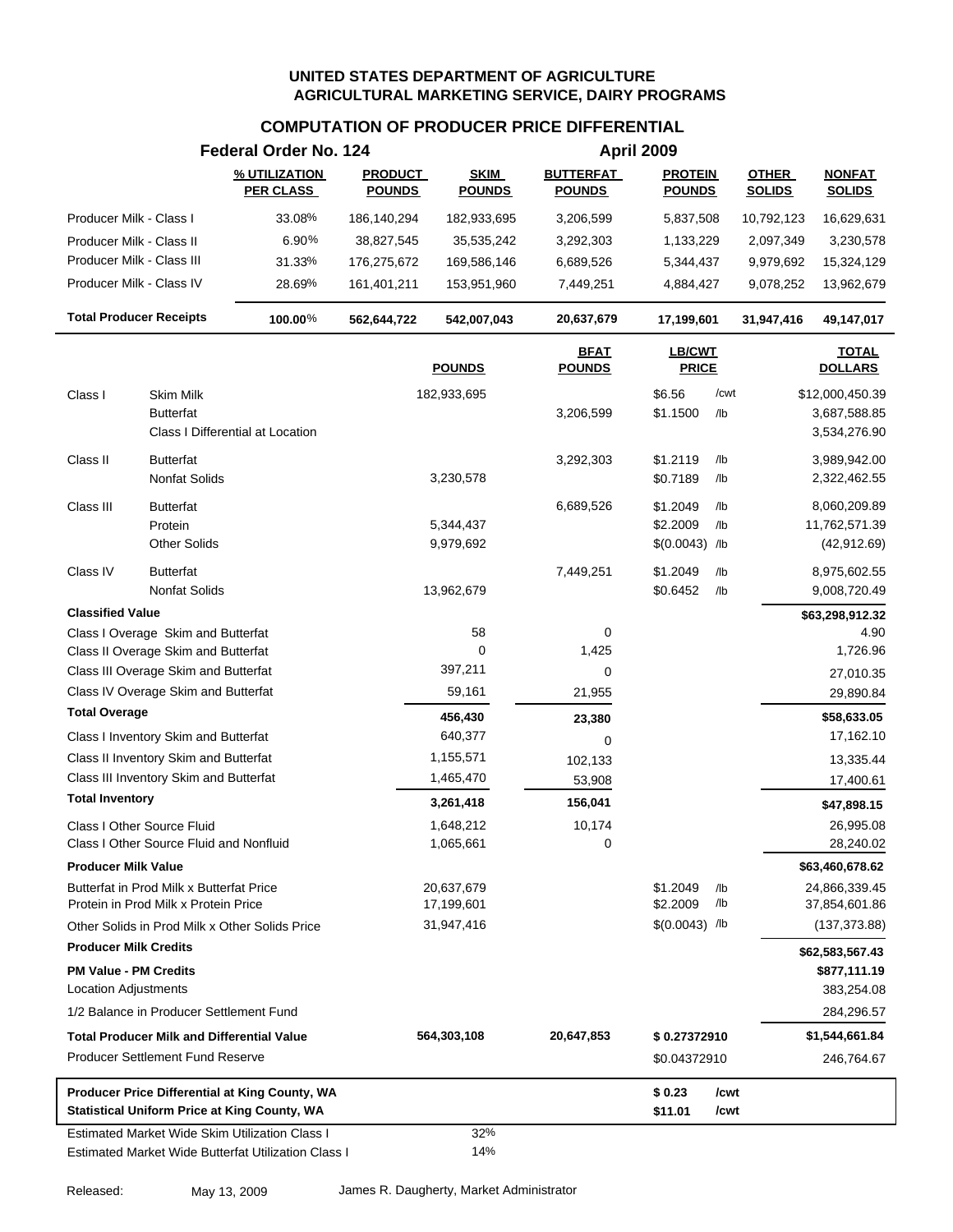# **COMPUTATION OF PRODUCER PRICE DIFFERENTIAL**

|                             |                                                                           | Federal Order No. 124                                 |                                 |                              |                                   | <b>May 2009</b>                 |                               |                                |
|-----------------------------|---------------------------------------------------------------------------|-------------------------------------------------------|---------------------------------|------------------------------|-----------------------------------|---------------------------------|-------------------------------|--------------------------------|
|                             |                                                                           | % UTILIZATION<br><b>PER CLASS</b>                     | <b>PRODUCT</b><br><b>POUNDS</b> | <b>SKIM</b><br><b>POUNDS</b> | <b>BUTTERFAT</b><br><u>POUNDS</u> | <b>PROTEIN</b><br><b>POUNDS</b> | <b>OTHER</b><br><b>SOLIDS</b> | <b>NONFAT</b><br><b>SOLIDS</b> |
|                             | Producer Milk - Class I                                                   | 26.18%                                                | 181,054,717                     | 177,955,329                  | 3,099,388                         | 5,639,338                       | 10,521,263                    | 16,160,601                     |
|                             | Producer Milk - Class II                                                  | 6.18%                                                 | 42,707,257                      | 39,326,797                   | 3,380,460                         | 1,248,321                       | 2,326,614                     | 3,574,935                      |
|                             | Producer Milk - Class III                                                 | 42.92%                                                | 296,817,592                     | 285,748,970                  | 11,068,622                        | 9,232,092                       | 16,912,814                    | 26,144,906                     |
|                             | Producer Milk - Class IV                                                  | 24.72%                                                | 170,902,110                     | 163,240,321                  | 7,661,789                         | 5,165,051                       | 9,634,638                     | 14,799,689                     |
|                             | <b>Total Producer Receipts</b>                                            | 100.00%                                               | 691,481,676                     | 666,271,417                  | 25,210,259                        | 21,284,802                      | 39,395,329                    | 60,680,131                     |
|                             |                                                                           |                                                       |                                 |                              | <b>BFAT</b>                       | LB/CWT                          |                               | <b>TOTAL</b>                   |
|                             |                                                                           |                                                       |                                 | <b>POUNDS</b>                | <b>POUNDS</b>                     | <b>PRICE</b>                    |                               | <b>DOLLARS</b>                 |
| Class I                     | Skim Milk                                                                 |                                                       |                                 | 177,955,329                  |                                   | /cwt<br>\$7.01                  |                               | \$12,474,668.56                |
|                             | <b>Butterfat</b>                                                          |                                                       |                                 |                              | 3,099,388                         | \$1.2019 /lb                    |                               | 3,725,154.44                   |
|                             |                                                                           | Class I Differential at Location                      |                                 |                              |                                   |                                 |                               | 3,437,605.54                   |
| Class II                    | <b>Butterfat</b>                                                          |                                                       |                                 |                              | 3,380,460                         | \$1.2718 /lb                    |                               | 4,299,269.04                   |
|                             | <b>Nonfat Solids</b>                                                      |                                                       |                                 | 3,574,935                    |                                   | \$0.7211 /lb                    |                               | 2,577,885.64                   |
| Class III                   | <b>Butterfat</b>                                                          |                                                       |                                 |                              | 11,068,622                        | \$1.2648 /lb                    |                               | 13,999,593.11                  |
|                             | Protein<br><b>Other Solids</b>                                            |                                                       |                                 | 9,232,092                    |                                   | \$1.7454 /lb                    |                               | 16,113,693.38                  |
| Class IV                    | <b>Butterfat</b>                                                          |                                                       |                                 | 16,912,814                   |                                   | \$0.0336 /lb<br>\$1.2648 /lb    |                               | 568,270.58<br>9,690,630.73     |
|                             | <b>Nonfat Solids</b>                                                      |                                                       |                                 | 14,799,689                   | 7,661,789                         | \$0.6574 /lb                    |                               |                                |
|                             |                                                                           |                                                       |                                 |                              |                                   |                                 |                               | 9,729,315.56                   |
| <b>Classified Value</b>     |                                                                           |                                                       |                                 |                              |                                   |                                 |                               | \$76,616,086.58                |
|                             | Class I Overage Skim and Butterfat<br>Class II Overage Skim and Butterfat |                                                       |                                 | 153<br>$\mathbf 0$           | 107                               |                                 |                               | 144.27                         |
|                             | Class III Overage Skim and Butterfat                                      |                                                       |                                 | 845,641                      | 3,417<br>0                        |                                 |                               | 4,345.74<br>47,440.46          |
|                             | Class IV Overage Skim and Butterfat                                       |                                                       |                                 | 62,701                       | 4,445                             |                                 |                               | 9,333.93                       |
| <b>Total Overage</b>        |                                                                           |                                                       |                                 | 908,495                      | 7,969                             |                                 |                               | \$61,264.40                    |
|                             | Class I Inventory Skim and Butterfat                                      |                                                       |                                 | 559,527                      | 0                                 |                                 |                               | 17,345.33                      |
|                             | Class II Inventory Skim and Butterfat                                     |                                                       |                                 | 563,470                      | 49,376                            |                                 |                               | 7,134.85                       |
|                             | Class III Inventory Skim and Butterfat                                    |                                                       |                                 | 2,076,151                    | 128,863                           |                                 |                               | 3,566.60                       |
| <b>Total Inventory</b>      |                                                                           |                                                       |                                 | 3,199,148                    | 178,239                           |                                 |                               | \$28,046.78                    |
|                             | Class I Other Source Fluid                                                |                                                       |                                 | 526,468                      | 6,194                             |                                 |                               | 17,101.52                      |
|                             | Class I Other Source Fluid and Nonfluid                                   |                                                       |                                 | 1,133,091                    | 0                                 |                                 |                               | 33,879.42                      |
| <b>Producer Milk Value</b>  |                                                                           |                                                       |                                 |                              |                                   |                                 |                               | \$76,756,378.70                |
|                             | Butterfat in Prod Milk x Butterfat Price                                  |                                                       |                                 | 25,210,259                   |                                   | $$1.2648$ /lb                   |                               | 31,885,935.60                  |
|                             | Protein in Prod Milk x Protein Price                                      |                                                       |                                 | 21,284,802                   |                                   | \$1.7454 /lb                    |                               | 37,150,493.40                  |
|                             |                                                                           | Other Solids in Prod Milk x Other Solids Price        |                                 | 39,395,329                   |                                   | \$0.0336 /lb                    |                               | 1,323,683.06                   |
|                             | <b>Producer Milk Credits</b>                                              |                                                       |                                 |                              |                                   |                                 |                               | \$70,360,112.06                |
|                             | <b>PM Value - PM Credits</b>                                              |                                                       |                                 |                              |                                   |                                 |                               | \$6,396,266.64                 |
| <b>Location Adjustments</b> |                                                                           |                                                       |                                 |                              |                                   |                                 |                               | 496,888.01                     |
|                             | 1/2 Balance in Producer Settlement Fund                                   |                                                       |                                 |                              |                                   |                                 |                               | 267,498.24                     |
|                             | <b>Total Producer Milk and Differential Value</b>                         |                                                       |                                 | 692,014,338                  | 25,216,453                        | \$1.03475499                    |                               | \$7,160,652.89                 |
|                             | <b>Producer Settlement Fund Reserve</b>                                   |                                                       |                                 |                              |                                   | \$0.04475499                    |                               | 309,710.95                     |
|                             |                                                                           | Producer Price Differential at King County, WA        |                                 |                              |                                   | \$0.99<br>/cwt                  |                               |                                |
|                             |                                                                           | <b>Statistical Uniform Price at King County, WA</b>   |                                 |                              |                                   | \$10.83<br>/cwt                 |                               |                                |
|                             |                                                                           | <b>Estimated Market Wide Skim Utilization Class I</b> |                                 | 34%                          |                                   |                                 |                               |                                |
|                             |                                                                           | Estimated Market Wide Butterfat Utilization Class I   |                                 | 16%                          |                                   |                                 |                               |                                |

Released: June 11, 2009 James R. Daugherty, Market Administrator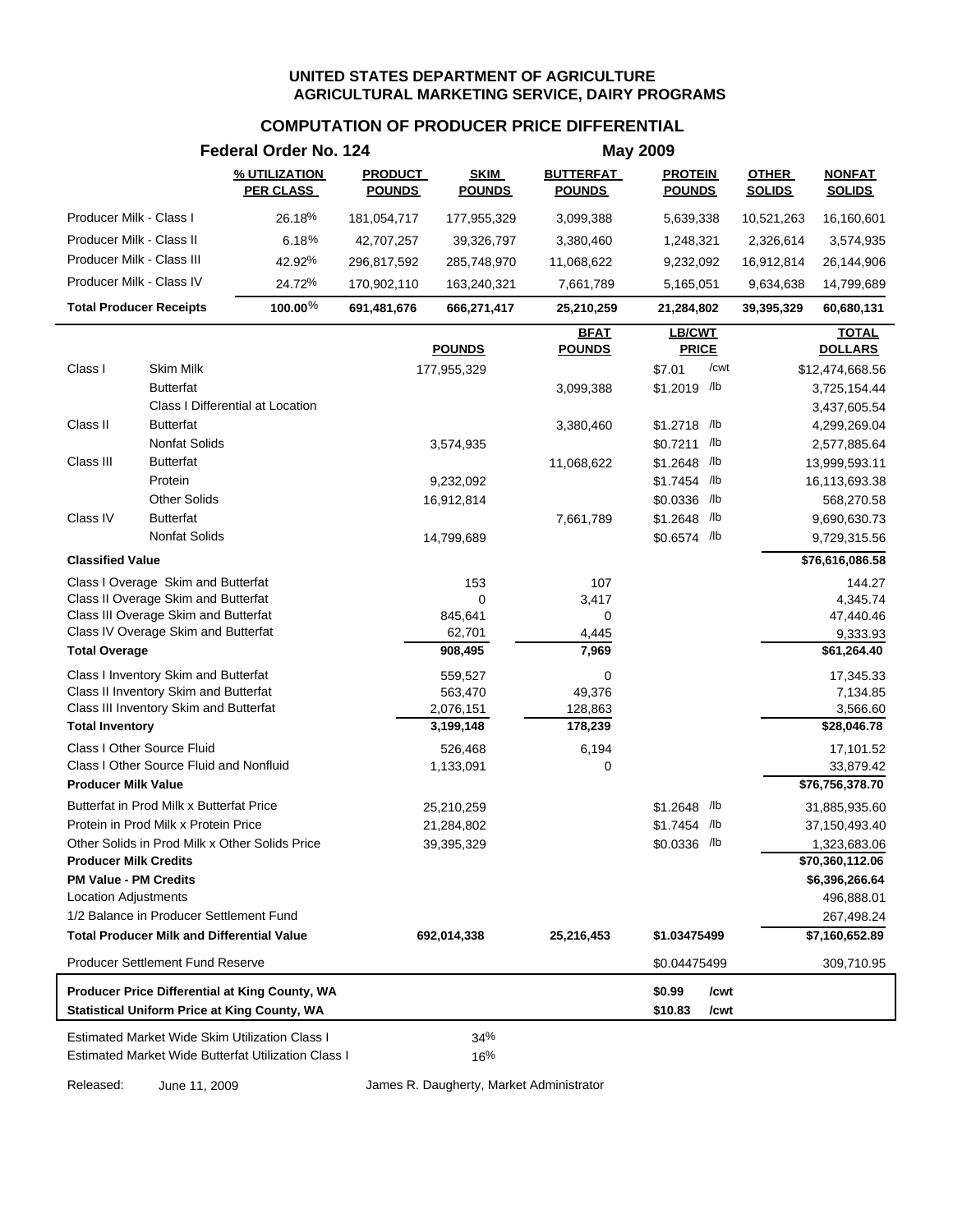|                                                                                  |                                                    | Federal Order No. 124                                                                                        |                                 |                              |                                   | <b>June 2009</b>                 |                   |                               |                                                 |
|----------------------------------------------------------------------------------|----------------------------------------------------|--------------------------------------------------------------------------------------------------------------|---------------------------------|------------------------------|-----------------------------------|----------------------------------|-------------------|-------------------------------|-------------------------------------------------|
|                                                                                  |                                                    | % UTILIZATION<br><b>PER CLASS</b>                                                                            | <b>PRODUCT</b><br><b>POUNDS</b> | <b>SKIM</b><br><b>POUNDS</b> | <b>BUTTERFAT</b><br><b>POUNDS</b> | <b>PROTEIN</b><br><b>POUNDS</b>  |                   | <b>OTHER</b><br><b>SOLIDS</b> | <b>NONFAT</b><br><b>SOLIDS</b>                  |
| Producer Milk - Class I                                                          |                                                    | 26.86%                                                                                                       | 180,114,694                     | 176,927,842                  | 3,186,852                         | 5,502,703                        |                   | 10,460,262                    | 15,962,965                                      |
| Producer Milk - Class II                                                         |                                                    | 6.41%                                                                                                        | 42,983,484                      | 39,217,169                   | 3,766,315                         | 1,220,778                        |                   | 2,319,844                     | 3,540,622                                       |
| Producer Milk - Class III                                                        |                                                    | 43.10%                                                                                                       | 289,022,090                     | 278,291,004                  | 10,731,086                        | 8,843,471                        |                   | 16,484,577                    | 25,328,048                                      |
| Producer Milk - Class IV                                                         |                                                    | 23.63%                                                                                                       | 158,448,089                     | 152,074,644                  | 6,373,445                         | 4,736,744                        |                   | 8,986,592                     | 13,723,336                                      |
| <b>Total Producer Receipts</b>                                                   |                                                    | 100.00%                                                                                                      | 670,568,357                     | 646,510,659                  | 24,057,698                        | 20,303,696                       |                   | 38,251,275                    | 58,554,971                                      |
|                                                                                  |                                                    |                                                                                                              |                                 | <b>POUNDS</b>                | <b>BFAT</b><br><b>POUNDS</b>      | <b>LB/CWT</b><br><b>PRICE</b>    |                   |                               | <b>TOTAL</b><br><b>DOLLARS</b>                  |
| Class I                                                                          | Skim Milk<br><b>Butterfat</b>                      | Class I Differential at Location                                                                             |                                 | 176,927,842                  | 3,186,852                         | \$5.91<br>\$1.2517               | /cwt<br>/lb       |                               | \$10,456,435.45<br>3,988,982.65<br>3,419,854.42 |
| Class II                                                                         | <b>Butterfat</b><br>Nonfat Solids                  |                                                                                                              |                                 | 3,540,622                    | 3,766,315                         | \$1.2614<br>\$0.7344             | /lb<br>/lb        |                               | 4,750,829.75<br>2,600,232.81                    |
| Class III                                                                        | <b>Butterfat</b><br>Protein<br><b>Other Solids</b> |                                                                                                              |                                 | 8,843,471<br>16,484,577      | 10,731,086                        | \$1.2544<br>\$1.7283<br>\$0.0723 | /lb<br>/lb<br>/lb |                               | 13,461,074.28<br>15,284,170.93<br>1,191,834.92  |
| Class IV                                                                         | <b>Butterfat</b><br>Nonfat Solids                  |                                                                                                              |                                 | 13,723,336                   | 6,373,445                         | \$1.2544<br>\$0.6715             | /lb<br>/lb        |                               | 7,994,849.41<br>9,215,220.11                    |
| <b>Classified Value</b>                                                          |                                                    |                                                                                                              |                                 |                              |                                   |                                  |                   |                               | \$72,363,484.73                                 |
| Class I Overage Skim and Butterfat                                               |                                                    |                                                                                                              |                                 | 0                            | 5                                 |                                  |                   |                               | 6.36                                            |
| Class II Overage Skim and Butterfat                                              |                                                    |                                                                                                              |                                 | 172,873                      | 2,539                             |                                  |                   |                               | 14,629.60                                       |
| Class III Overage Skim and Butterfat                                             |                                                    |                                                                                                              |                                 | 1,839                        | 0                                 |                                  |                   |                               | 106.29                                          |
| Class IV Overage Skim and Butterfat                                              |                                                    |                                                                                                              |                                 | 238,054                      | 1,922                             |                                  |                   |                               | 16,789.42                                       |
| <b>Total Overage</b>                                                             |                                                    |                                                                                                              |                                 | 412,766                      | 4,466                             |                                  |                   |                               | \$31,531.67                                     |
| Class I Inventory Skim and Butterfat                                             |                                                    |                                                                                                              |                                 | 499,790                      | 0                                 |                                  |                   |                               | 9,446.04                                        |
| Class II Inventory Skim and Butterfat                                            |                                                    |                                                                                                              |                                 | 3,382,893                    | 149,488                           |                                  |                   |                               | 22,833.69                                       |
| Class III Inventory Skim and Butterfat<br><b>Total Inventory</b>                 |                                                    |                                                                                                              |                                 | 2,462,965                    | 23,164                            |                                  |                   |                               | (3,689.07)                                      |
|                                                                                  |                                                    |                                                                                                              |                                 | 6,345,648                    | 172,652                           |                                  |                   |                               | \$28,590.66                                     |
| Class I Other Source Fluid                                                       |                                                    |                                                                                                              |                                 | 342,742                      | 6,046                             |                                  |                   |                               | 7,056.22                                        |
| <b>Producer Milk Value</b>                                                       |                                                    |                                                                                                              |                                 |                              |                                   |                                  |                   |                               | \$72,430,663.28                                 |
| Butterfat in Prod Milk x Butterfat Price<br>Protein in Prod Milk x Protein Price |                                                    |                                                                                                              |                                 | 24,057,698<br>20,303,696     |                                   | \$1.2544<br>\$1.7283             | /lb<br>/lb        |                               | 30,177,976.36<br>35,090,877.79                  |
| Other Solids in Prod Milk x Other Solids Price                                   |                                                    |                                                                                                              |                                 | 38,251,275                   |                                   | \$0.0723                         | /lb               |                               | 2,765,567.17                                    |
| <b>Producer Milk Credits</b>                                                     |                                                    |                                                                                                              |                                 |                              |                                   |                                  |                   |                               | \$68,034,421.32                                 |
| <b>PM Value - PM Credits</b><br><b>Location Adjustments</b>                      |                                                    |                                                                                                              |                                 |                              |                                   |                                  |                   |                               | \$4,396,241.96<br>492,874.80                    |
| 1/2 Balance in Producer Settlement Fund                                          |                                                    |                                                                                                              |                                 |                              |                                   |                                  |                   |                               | 302,708.77                                      |
| <b>Total Producer Milk and Differential Value</b>                                |                                                    |                                                                                                              |                                 | 670,917,145                  | 24,063,744                        | \$0.77384004                     |                   |                               | \$5,191,825.53                                  |
| <b>Producer Settlement Fund Reserve</b>                                          |                                                    |                                                                                                              |                                 |                              |                                   | \$0.04384004                     |                   |                               | 294,130.34                                      |
| <b>Statistical Uniform Price at King County, WA</b>                              |                                                    | Producer Price Differential at King County, WA                                                               |                                 |                              |                                   | \$0.73<br>\$10.70                | /cwt<br>/cwt      |                               |                                                 |
|                                                                                  |                                                    | <b>Estimated Market Wide Skim Utilization Class I</b><br>Estimated Market Wide Butterfat Utilization Class I |                                 | 27%<br>12%                   |                                   |                                  |                   |                               |                                                 |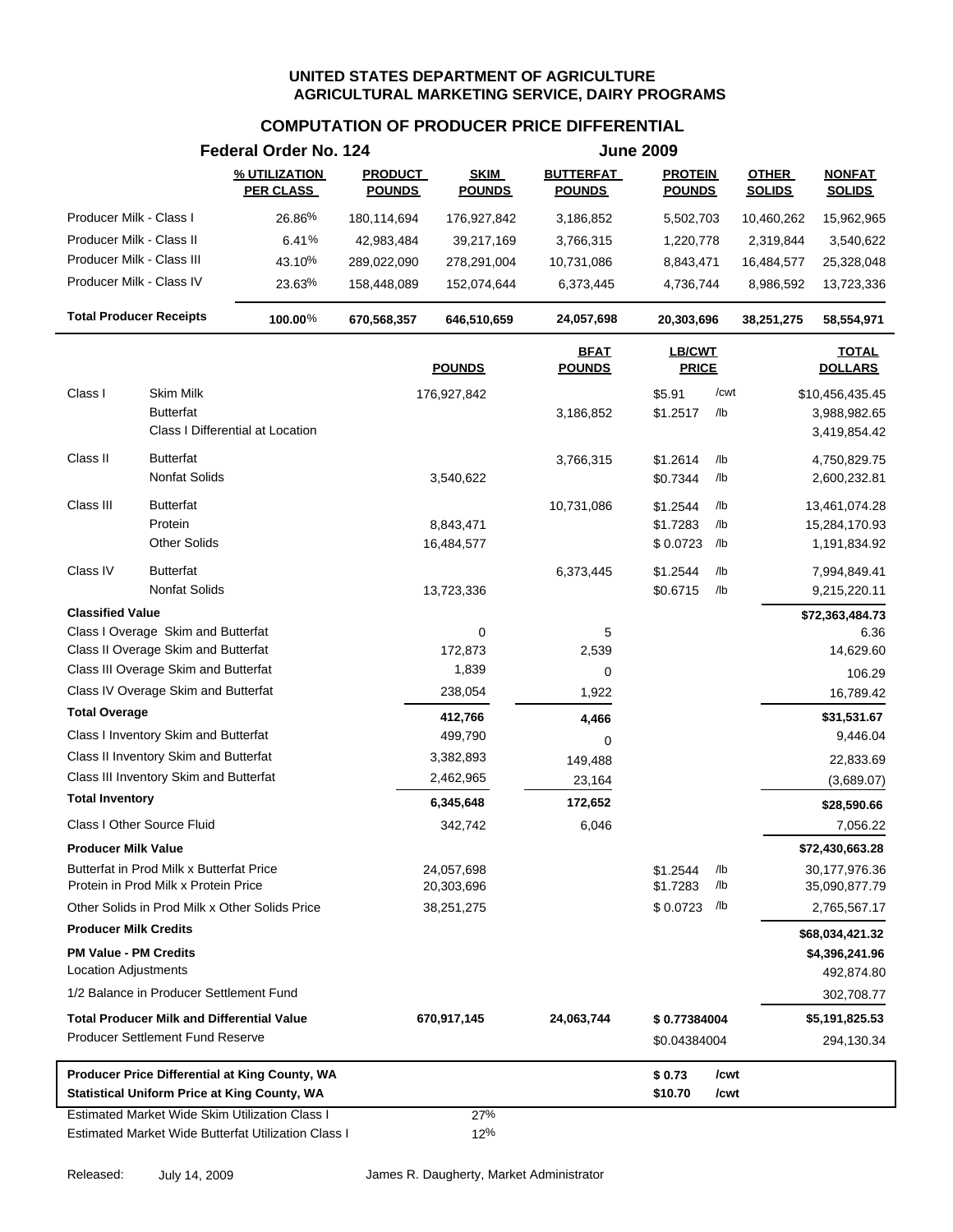|                                                             |                                                                                  | Federal Order No. 124                                                                                        |                                 |                              |                                   | <b>July 2009</b>                 |                   |                               |                                                 |  |
|-------------------------------------------------------------|----------------------------------------------------------------------------------|--------------------------------------------------------------------------------------------------------------|---------------------------------|------------------------------|-----------------------------------|----------------------------------|-------------------|-------------------------------|-------------------------------------------------|--|
|                                                             |                                                                                  | % UTILIZATION<br><b>PER CLASS</b>                                                                            | <b>PRODUCT</b><br><b>POUNDS</b> | <b>SKIM</b><br><b>POUNDS</b> | <b>BUTTERFAT</b><br><b>POUNDS</b> | <b>PROTEIN</b><br><b>POUNDS</b>  |                   | <b>OTHER</b><br><b>SOLIDS</b> | <b>NONFAT</b><br><b>SOLIDS</b>                  |  |
| Producer Milk - Class I                                     |                                                                                  | 27.39%                                                                                                       | 187,559,314                     | 184, 147, 753                | 3,411,561                         | 5,711,457                        |                   | 10,897,224                    | 16,608,681                                      |  |
| Producer Milk - Class II                                    |                                                                                  | 6.57%                                                                                                        | 44,996,753                      | 41,174,898                   | 3,821,855                         | 1,275,254                        |                   | 2,436,568                     | 3,711,822                                       |  |
| Producer Milk - Class III                                   |                                                                                  | 43.23%                                                                                                       | 296,011,535                     | 284,937,660                  | 11,073,875                        | 9,013,268                        |                   | 16,877,500                    | 25,890,768                                      |  |
| Producer Milk - Class IV                                    |                                                                                  | 22.81%                                                                                                       | 156, 173, 237                   | 149,810,067                  | 6,363,170                         | 4,651,312                        |                   | 8,858,363                     | 13,509,675                                      |  |
|                                                             | <b>Total Producer Receipts</b>                                                   | 100.00%                                                                                                      | 684,740,839                     | 660,070,378                  | 24,670,461                        | 20,651,291                       |                   | 39,069,655                    | 59,720,946                                      |  |
|                                                             |                                                                                  |                                                                                                              |                                 | <b>POUNDS</b>                | <b>BFAT</b><br><b>POUNDS</b>      | LB/CWT<br><b>PRICE</b>           |                   |                               | <b>TOTAL</b><br><b>DOLLARS</b>                  |  |
| Class I                                                     | <b>Skim Milk</b><br><b>Butterfat</b>                                             | Class I Differential at Location                                                                             |                                 | 184, 147, 753                | 3,411,561                         | \$6.03<br>\$1.2682               | /cwt<br>/lb       |                               | \$11,104,109.49<br>4,326,541.67<br>3,561,056.11 |  |
| Class II                                                    | <b>Butterfat</b><br>Nonfat Solids                                                |                                                                                                              |                                 | 3,711,822                    | 3,821,855                         | \$1.2508<br>\$0.7478             | /lb<br>/lb        |                               | 4,780,376.23<br>2,775,700.48                    |  |
| Class III                                                   | <b>Butterfat</b><br>Protein<br><b>Other Solids</b>                               |                                                                                                              |                                 | 9,013,268<br>16,877,500      | 11,073,875                        | \$1.2438<br>\$1.6970<br>\$0.0949 | /lb<br>/lb<br>/lb |                               | 13,773,685.73<br>15,295,515.80<br>1,601,674.75  |  |
| Class IV                                                    | <b>Butterfat</b><br>Nonfat Solids                                                |                                                                                                              |                                 | 13,509,675                   | 6,363,170                         | \$1.2438<br>\$0.6677             | /lb<br>$/$ lb     |                               | 7,914,510.85<br>9,020,410.00                    |  |
| <b>Classified Value</b>                                     |                                                                                  |                                                                                                              |                                 |                              |                                   |                                  |                   |                               | \$74,153,581.11                                 |  |
|                                                             | Class I Overage Skim and Butterfat                                               |                                                                                                              |                                 | $\mathbf 0$                  | 3                                 |                                  |                   |                               | 3.86                                            |  |
|                                                             | Class II Overage Skim and Butterfat                                              |                                                                                                              |                                 | 120,754                      | 1,322                             |                                  |                   |                               | 9,780.31                                        |  |
|                                                             | Class III Overage Skim and Butterfat                                             |                                                                                                              |                                 | 1,313                        | 0                                 |                                  |                   |                               | 76.42                                           |  |
|                                                             | Class IV Overage Skim and Butterfat                                              |                                                                                                              |                                 | 0                            | 4,343                             |                                  |                   |                               | 5,401.82                                        |  |
| <b>Total Overage</b>                                        |                                                                                  |                                                                                                              |                                 | 122,067                      | 5,668                             |                                  |                   |                               | \$15,262.41                                     |  |
|                                                             | Class I Inventory Skim and Butterfat                                             |                                                                                                              |                                 | 459,643                      | 0                                 |                                  |                   |                               | 8,687.26                                        |  |
|                                                             | Class II Inventory Skim and Butterfat                                            |                                                                                                              |                                 | 2,649,717                    | 70,830                            |                                  |                   |                               | 18,028.06                                       |  |
|                                                             | Class III Inventory Skim and Butterfat                                           |                                                                                                              |                                 | 2,985,635                    | 183,152                           |                                  |                   |                               | (8,509.81)                                      |  |
| <b>Total Inventory</b>                                      |                                                                                  |                                                                                                              |                                 | 6,094,995                    | 253,982                           |                                  |                   |                               | \$18,205.51                                     |  |
|                                                             | Class I Other Source Fluid                                                       |                                                                                                              |                                 | 223,748                      | 0                                 |                                  |                   |                               | 4,721.09                                        |  |
| <b>Producer Milk Value</b>                                  |                                                                                  |                                                                                                              |                                 |                              |                                   |                                  |                   |                               | \$74,191,770.12                                 |  |
|                                                             | Butterfat in Prod Milk x Butterfat Price<br>Protein in Prod Milk x Protein Price |                                                                                                              |                                 | 24,670,461<br>20,651,291     |                                   | \$1.2438<br>\$1.6970             | /lb<br>/lb        |                               | 30,685,119.38<br>35,045,240.83                  |  |
|                                                             | Other Solids in Prod Milk x Other Solids Price                                   |                                                                                                              |                                 | 39,069,655                   |                                   | \$0.0949                         | /lb               |                               | 3,707,710.25                                    |  |
| <b>Producer Milk Credits</b>                                |                                                                                  |                                                                                                              |                                 |                              |                                   |                                  |                   |                               | \$69,438,070.46                                 |  |
| <b>PM Value - PM Credits</b><br><b>Location Adjustments</b> |                                                                                  |                                                                                                              |                                 |                              |                                   |                                  |                   |                               | \$4,753,699.66<br>500,766.43                    |  |
|                                                             | 1/2 Balance in Producer Settlement Fund                                          |                                                                                                              |                                 |                              |                                   |                                  |                   |                               | 298,894.10                                      |  |
|                                                             | <b>Total Producer Milk and Differential Value</b>                                |                                                                                                              |                                 | 684,964,587                  | 24,670,461                        | \$0.81075143                     |                   |                               | \$5,553,360.19                                  |  |
|                                                             | <b>Producer Settlement Fund Reserve</b>                                          |                                                                                                              |                                 |                              |                                   | \$0.04075143                     |                   |                               | 279,132.86                                      |  |
|                                                             | <b>Statistical Uniform Price at King County, WA</b>                              | Producer Price Differential at King County, WA                                                               |                                 |                              |                                   | \$0.77<br>\$10.74                | /cwt<br>/cwt      |                               |                                                 |  |
|                                                             |                                                                                  | <b>Estimated Market Wide Skim Utilization Class I</b><br>Estimated Market Wide Butterfat Utilization Class I |                                 | 27%<br>13%                   |                                   |                                  |                   |                               |                                                 |  |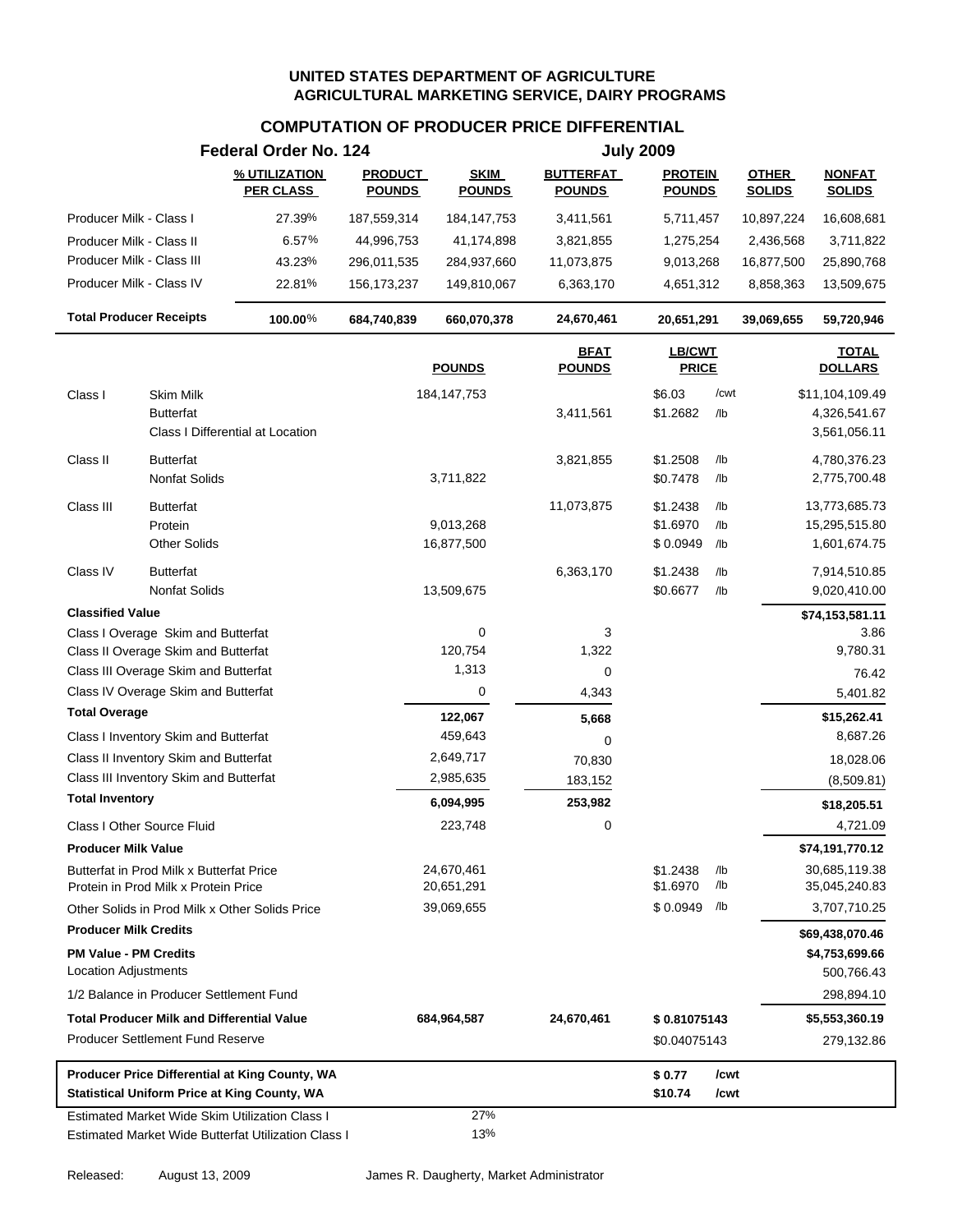#### **COMPUTATION OF PRODUCER PRICE DIFFERENTIAL**

|                                                                                                       | Federal Order No. 124             |                                 |                              |                                   | August 2009                     |              |                               |                                |
|-------------------------------------------------------------------------------------------------------|-----------------------------------|---------------------------------|------------------------------|-----------------------------------|---------------------------------|--------------|-------------------------------|--------------------------------|
|                                                                                                       | % UTILIZATION<br><b>PER CLASS</b> | <b>PRODUCT</b><br><b>POUNDS</b> | <b>SKIM</b><br><b>POUNDS</b> | <b>BUTTERFAT</b><br><b>POUNDS</b> | <b>PROTEIN</b><br><b>POUNDS</b> |              | <b>OTHER</b><br><b>SOLIDS</b> | <b>NONFAT</b><br><b>SOLIDS</b> |
| Producer Milk - Class I                                                                               | 29.00%                            | 181,702,998                     | 178,409,538                  | 3,293,460                         | 5,554,734                       |              | 10,527,709                    | 16,082,443                     |
| Producer Milk - Class II                                                                              | 6.81%                             | 42,654,884                      | 39,225,863                   | 3,429,021                         | 1,222,194                       |              | 2,315,501                     | 3,537,695                      |
| Producer Milk - Class III                                                                             | 39.43%                            | 247,019,974                     | 237,860,846                  | 9,159,128                         | 7,436,010                       |              | 14,046,450                    | 21,482,460                     |
| Producer Milk - Class IV                                                                              | 24.76%                            | 155,119,546                     | 148,543,549                  | 6,575,997                         | 4,618,928                       |              | 8,756,985                     | 13,375,913                     |
| <b>Total Producer Receipts</b>                                                                        | 100.00%                           | 626,497,402                     | 604,039,796                  | 22,457,606                        | 18,831,866                      |              | 35,646,645                    | 54,478,511                     |
|                                                                                                       |                                   |                                 | <b>POUNDS</b>                | <b>BFAT</b><br><b>POUNDS</b>      | LB/CWT<br><b>PRICE</b>          |              |                               | <b>TOTAL</b><br><b>DOLLARS</b> |
| <b>Skim Milk</b><br>Class I                                                                           |                                   |                                 | 178,409,538                  |                                   | \$6.00                          | /cwt         |                               | \$10,704,572.28                |
| <b>Butterfat</b>                                                                                      |                                   |                                 |                              | 3,293,460                         | \$1.2149                        | /lb          |                               | 4,001,224.56                   |
| Class I Differential at Location                                                                      |                                   |                                 |                              |                                   |                                 |              |                               | 3,450,001.37                   |
| <b>Butterfat</b><br>Class II                                                                          |                                   |                                 |                              | 3,429,021                         | \$1.2561                        | /lb          |                               | 4,307,193.29                   |
| Nonfat Solids                                                                                         |                                   |                                 | 3,537,695                    |                                   | \$0.7444                        | /lb          |                               | 2,633,460.15                   |
| Class III<br><b>Butterfat</b>                                                                         |                                   |                                 |                              | 9,159,128                         | \$1.2491                        | /lb          |                               | 11,440,666.79                  |
| Protein                                                                                               |                                   |                                 | 7,436,010                    |                                   | \$2.1009                        | /lb          |                               | 15,622,313.41                  |
| <b>Other Solids</b>                                                                                   |                                   |                                 | 14,046,450                   |                                   | $$0.0962$ /lb                   |              |                               | 1,351,268.50                   |
| <b>Butterfat</b><br>Class IV                                                                          |                                   |                                 |                              | 6,575,997                         | \$1.2491                        | /lb          |                               | 8,214,077.87                   |
| <b>Nonfat Solids</b>                                                                                  |                                   |                                 | 13,375,913                   |                                   | \$0.6918                        | /lb          |                               | 9,253,456.62                   |
| <b>Classified Value</b>                                                                               |                                   |                                 |                              |                                   |                                 |              |                               | \$70,978,234.84                |
| Class I Overage Skim and Butterfat                                                                    |                                   |                                 | 0                            | 4                                 |                                 |              |                               | 4.94                           |
| Class II Overage Skim and Butterfat                                                                   |                                   |                                 | 1,108<br>138,504             | 0                                 |                                 |              |                               | 74.24                          |
| Class IV Overage Skim and Butterfat<br><b>Total Overage</b>                                           |                                   |                                 |                              | 6,755                             |                                 |              |                               | 17,066.47                      |
| Class II Inventory Skim and Butterfat                                                                 |                                   |                                 | 139,612<br>721,470           | 6,759                             |                                 |              |                               | \$17,145.65                    |
| <b>Total Inventory</b>                                                                                |                                   |                                 | 721,470                      | 87,591<br>87,591                  |                                 |              |                               | 6,055.51                       |
| Class I Other Source Fluid                                                                            |                                   |                                 | 1,215,111                    | 7,876                             |                                 |              |                               | \$6,055.51<br>9,844.19         |
| <b>Producer Milk Value</b>                                                                            |                                   |                                 |                              |                                   |                                 |              |                               | \$71,011,280.19                |
| Butterfat in Prod Milk x Butterfat Price<br>Protein in Prod Milk x Protein Price                      |                                   |                                 | 22,457,606<br>18,831,866     |                                   | \$1.2491<br>\$2.1009            | /lb<br>/lb   |                               | 28,051,795.67<br>39,563,867.27 |
| Other Solids in Prod Milk x Other Solids Price                                                        |                                   |                                 | 35,646,645                   |                                   | $$0.0962$ /lb                   |              |                               | 3,429,207.25                   |
| <b>Producer Milk Credits</b>                                                                          |                                   |                                 |                              |                                   |                                 |              |                               | \$71,044,870.19                |
| <b>PM Value - PM Credits</b>                                                                          |                                   |                                 |                              |                                   |                                 |              |                               | (\$33,590.00)                  |
| <b>Location Adjustments</b>                                                                           |                                   |                                 |                              |                                   |                                 |              |                               | 434,391.65                     |
| 1/2 Balance in Producer Settlement Fund                                                               |                                   |                                 |                              |                                   |                                 |              |                               | 222,174.67                     |
| <b>Total Producer Milk and Differential Value</b>                                                     |                                   |                                 | 627,720,389                  | 22,465,482                        | \$0.09924424                    |              |                               | \$622,976.32                   |
| <b>Producer Settlement Fund Reserve</b>                                                               |                                   |                                 |                              |                                   | \$0.04924424                    |              |                               | 309,116.13                     |
| Producer Price Differential at King County, WA<br><b>Statistical Uniform Price at King County, WA</b> |                                   |                                 |                              |                                   | \$0.05<br>\$11.25               | /cwt<br>/cwt |                               |                                |
| Estimated Market Wide Skim Utilization Class I                                                        |                                   |                                 | 28%                          |                                   |                                 |              |                               |                                |
| Estimated Market Wide Butterfat Utilization Class I                                                   |                                   |                                 | 14%                          |                                   |                                 |              |                               |                                |

Released: September 14, 2009 James R. Daugherty, Market Administrator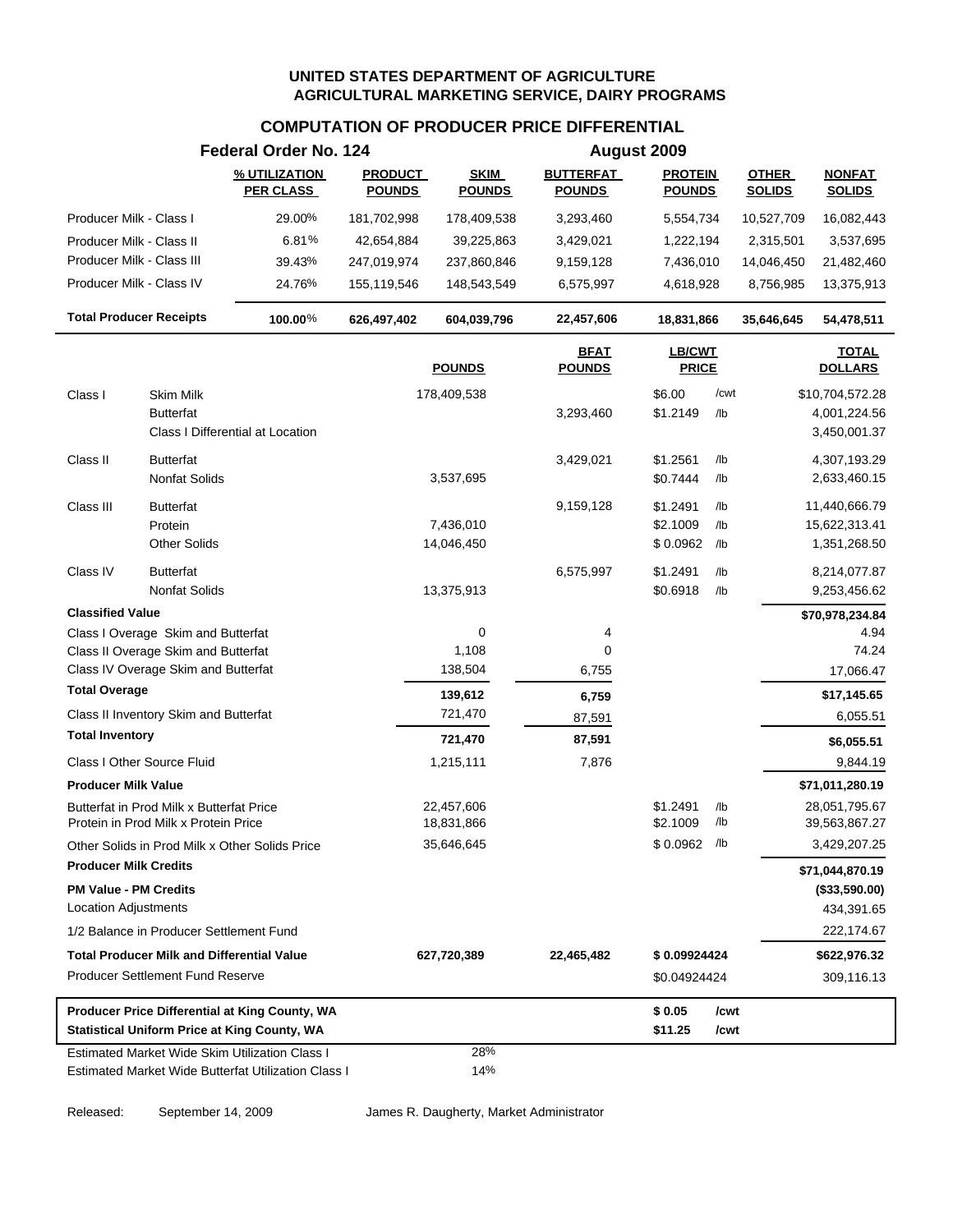### **COMPUTATION OF PRODUCER PRICE DIFFERENTIAL**

|                                                      |                                                                                  | Federal Order No. 124                                                                                 |                                 |                              |                                   | September 2009                  |              |                               |                                |
|------------------------------------------------------|----------------------------------------------------------------------------------|-------------------------------------------------------------------------------------------------------|---------------------------------|------------------------------|-----------------------------------|---------------------------------|--------------|-------------------------------|--------------------------------|
|                                                      |                                                                                  | % UTILIZATION<br><b>PER CLASS</b>                                                                     | <b>PRODUCT</b><br><b>POUNDS</b> | <b>SKIM</b><br><b>POUNDS</b> | <b>BUTTERFAT</b><br><b>POUNDS</b> | <b>PROTEIN</b><br><b>POUNDS</b> |              | <b>OTHER</b><br><b>SOLIDS</b> | <b>NONFAT</b><br><b>SOLIDS</b> |
| Producer Milk - Class I                              |                                                                                  | 49.14%                                                                                                | 194,032,340                     | 190,649,422                  | 3,382,918                         | 6,133,137                       |              | 11,268,265                    | 17,401,402                     |
|                                                      | Producer Milk - Class II                                                         | 10.07%                                                                                                | 39,764,102                      | 36,501,606                   | 3,262,496                         | 1,172,402                       |              | 2,157,642                     | 3,330,044                      |
|                                                      | Producer Milk - Class III                                                        | 9.35%                                                                                                 | 36,930,932                      | 35,118,617                   | 1,812,315                         | 1,115,949                       |              | 2,070,424                     | 3,186,373                      |
|                                                      | Producer Milk - Class IV                                                         | 31.44%                                                                                                | 124,090,562                     | 118,099,672                  | 5,990,890                         | 3,787,822                       |              | 6,970,428                     | 10,758,250                     |
|                                                      | <b>Total Producer Receipts</b>                                                   | 100.00%                                                                                               | 394,817,936                     | 380,369,317                  | 14,448,619                        | 12,209,310                      |              | 22,466,759                    | 34,676,069                     |
|                                                      |                                                                                  |                                                                                                       |                                 | <b>POUNDS</b>                | <b>BFAT</b><br><b>POUNDS</b>      | LB/CWT<br><b>PRICE</b>          |              |                               | <b>TOTAL</b><br><b>DOLLARS</b> |
| Class I                                              | <b>Skim Milk</b>                                                                 |                                                                                                       |                                 | 190,649,422                  |                                   | \$6.74                          | /cwt         |                               | \$12,849,771.05                |
|                                                      | Butterfat                                                                        | Class I Differential at Location                                                                      |                                 |                              | 3,382,918                         | \$1.2646                        | /lb          |                               | 4,278,038.09<br>3,681,974.35   |
| Class II                                             | <b>Butterfat</b>                                                                 |                                                                                                       |                                 |                              | 3,262,496                         | \$1.2296                        | /lb          |                               | 4,011,565.11                   |
|                                                      | <b>Nonfat Solids</b>                                                             |                                                                                                       |                                 | 3,330,044                    |                                   | \$0.7722                        | /lb          |                               | 2,571,459.98                   |
| Class III                                            | <b>Butterfat</b>                                                                 |                                                                                                       |                                 |                              | 1,812,315                         | \$1.2226                        | /lb          |                               | 2,215,736.31                   |
|                                                      | Protein                                                                          |                                                                                                       |                                 | 1,115,949                    |                                   | \$2.4243                        | /lb          |                               | 2,705,395.17                   |
|                                                      | <b>Other Solids</b>                                                              |                                                                                                       |                                 | 2,070,424                    |                                   | \$0.1018                        | /lb          |                               | 210,769.16                     |
| Class IV                                             | <b>Butterfat</b>                                                                 |                                                                                                       |                                 |                              | 5,990,890                         | \$1.2226                        | /lb          |                               | 7,324,462.12                   |
|                                                      | <b>Nonfat Solids</b>                                                             |                                                                                                       |                                 | 10,758,250                   |                                   | \$0.7906                        | /lb          |                               | 8,505,472.45                   |
| <b>Classified Value</b>                              |                                                                                  |                                                                                                       |                                 |                              |                                   |                                 |              |                               | \$48,354,643.79                |
|                                                      | Class IV Overage Skim and Butterfat                                              |                                                                                                       |                                 | 35,300                       | 10,281                            |                                 |              |                               | 15,082.91                      |
| <b>Total Overage</b>                                 |                                                                                  |                                                                                                       |                                 | 35,300                       | 10,281                            |                                 |              |                               | \$15,082.91                    |
|                                                      | Class II Inventory Skim and Butterfat                                            |                                                                                                       |                                 | 5,621,628                    | 100,352                           |                                 |              |                               | 38,518.85                      |
|                                                      | Class III Inventory Skim and Butterfat                                           |                                                                                                       |                                 | 83,143                       | 0                                 |                                 |              |                               | 1,571.40                       |
| <b>Total Inventory</b>                               |                                                                                  |                                                                                                       |                                 | 5,704,771                    | 100,352                           |                                 |              |                               | \$40,090.25                    |
|                                                      | Class I Other Source Fluid                                                       |                                                                                                       |                                 | 1,463,187                    | 8,199                             |                                 |              |                               | 8,108.70                       |
| <b>Producer Milk Value</b>                           |                                                                                  |                                                                                                       |                                 |                              |                                   |                                 |              |                               | \$48,417,925.65                |
|                                                      | Butterfat in Prod Milk x Butterfat Price<br>Protein in Prod Milk x Protein Price |                                                                                                       |                                 | 14,448,619<br>12,209,310     |                                   | \$1.2226<br>\$2.4243            | /lb<br>/lb   |                               | 17,664,881.59<br>29,599,030.24 |
|                                                      | Other Solids in Prod Milk x Other Solids Price                                   |                                                                                                       |                                 | 22,466,759                   |                                   | \$0.1018                        | /lb          |                               | 2,287,116.07                   |
| <b>Producer Milk Credits</b>                         |                                                                                  |                                                                                                       |                                 |                              |                                   |                                 |              |                               | \$49,551,027.90                |
| <b>PM Value - PM Credits</b><br>Location Adjustments |                                                                                  |                                                                                                       |                                 |                              |                                   |                                 |              |                               | (\$1,133,102.25)<br>167,165.51 |
|                                                      | 1/2 Balance in Producer Settlement Fund                                          |                                                                                                       |                                 |                              |                                   |                                 |              |                               | 268,903.61                     |
|                                                      | <b>Total Producer Milk and Differential Value</b>                                |                                                                                                       |                                 | 396,289,322                  | 14,456,818                        | \$(0.17588996)                  |              |                               | (\$697,033.13)                 |
|                                                      | <b>Producer Settlement Fund Reserve</b>                                          |                                                                                                       |                                 |                              |                                   | \$0.04411004                    |              |                               | 174,803.38                     |
|                                                      |                                                                                  | Producer Price Differential at King County, WA<br><b>Statistical Uniform Price at King County, WA</b> |                                 |                              |                                   | \$(0.22)<br>\$11.89             | /cwt<br>/cwt |                               |                                |
|                                                      |                                                                                  | Estimated Market Wide Skim Utilization Class I<br>Estimated Market Wide Butterfat Utilization Class I |                                 | 30%<br>15%                   |                                   |                                 |              |                               |                                |

Released: October 14, 2009 James R. Daugherty, Market Administrator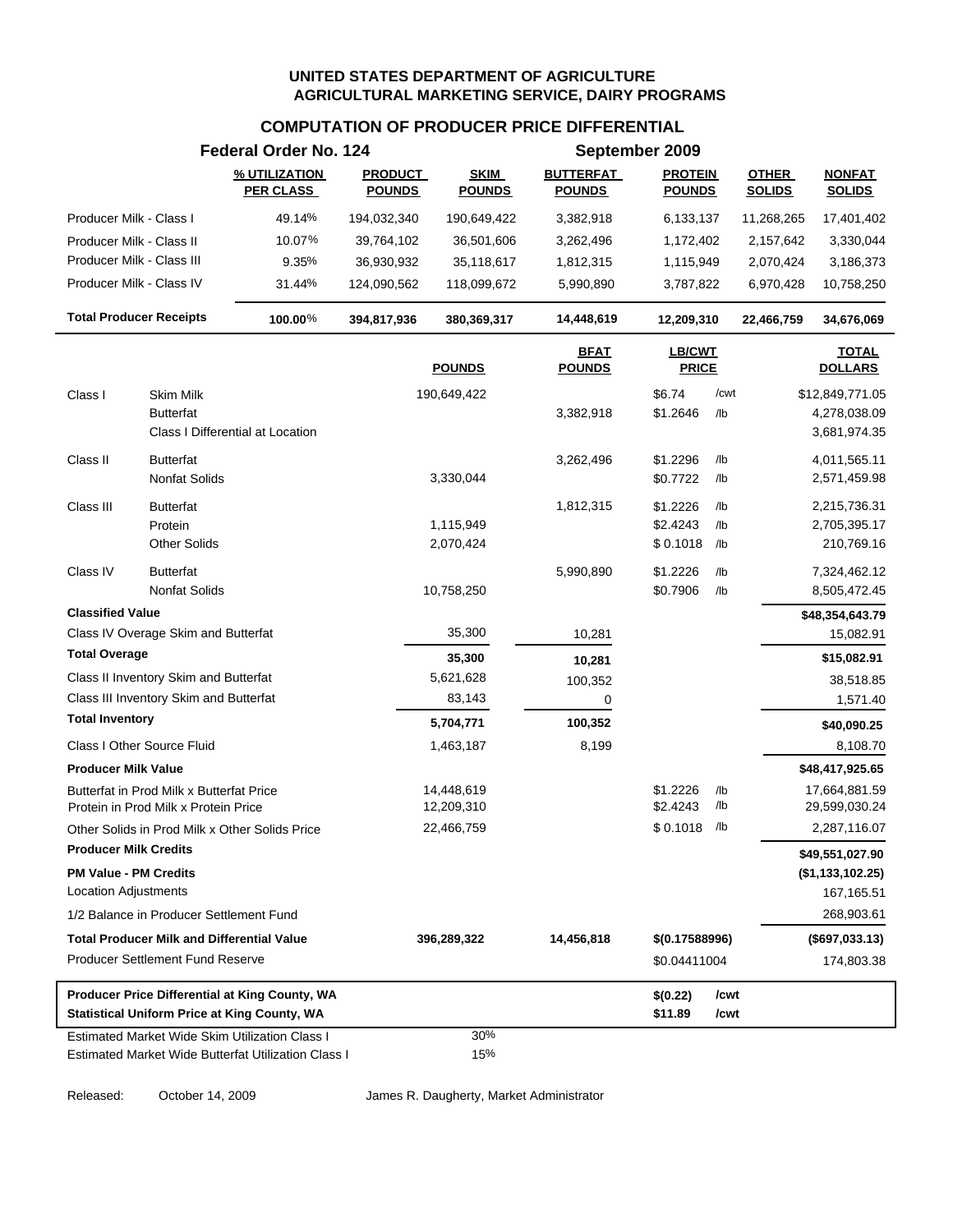# **COMPUTATION OF PRODUCER PRICE DIFFERENTIAL**

|                                                                                  |                      | Federal Order No. 124                                                                                 |                                 |                              |                                   | October 2009                    |            |                               |                                |
|----------------------------------------------------------------------------------|----------------------|-------------------------------------------------------------------------------------------------------|---------------------------------|------------------------------|-----------------------------------|---------------------------------|------------|-------------------------------|--------------------------------|
|                                                                                  |                      | % UTILIZATION<br><b>PER CLASS</b>                                                                     | <b>PRODUCT</b><br><b>POUNDS</b> | <b>SKIM</b><br><b>POUNDS</b> | <b>BUTTERFAT</b><br><b>POUNDS</b> | <b>PROTEIN</b><br><b>POUNDS</b> |            | <b>OTHER</b><br><b>SOLIDS</b> | <b>NONFAT</b><br><b>SOLIDS</b> |
| Producer Milk - Class I                                                          |                      | 30.89%                                                                                                | 202,251,466                     | 198,616,455                  | 3,635,011                         | 6,578,504                       |            | 11,749,139                    | 18,327,643                     |
| Producer Milk - Class II                                                         |                      | 5.92%                                                                                                 | 38,756,512                      | 35,546,128                   | 3,210,384                         | 1,177,350                       |            | 2,104,288                     | 3,281,638                      |
| Producer Milk - Class III                                                        |                      | 41.34%                                                                                                | 270,676,557                     | 260,018,023                  | 10,658,534                        | 8,821,500                       |            | 15,399,804                    | 24,221,304                     |
| Producer Milk - Class IV                                                         |                      | 21.85%                                                                                                | 143,075,964                     | 135,839,747                  | 7,236,217                         | 4,497,199                       |            | 8,031,099                     | 12,528,298                     |
| <b>Total Producer Receipts</b>                                                   |                      | 100.00%                                                                                               | 654,760,499                     | 630,020,353                  | 24,740,146                        | 21,074,553                      |            | 37,284,330                    | 58,358,883                     |
|                                                                                  |                      |                                                                                                       |                                 | <b>POUNDS</b>                | <b>BFAT</b><br><b>POUNDS</b>      | <b>LB/CWT</b><br><b>PRICE</b>   |            |                               | <b>TOTAL</b><br><b>DOLLARS</b> |
| Class I                                                                          | <b>Skim Milk</b>     |                                                                                                       |                                 | 198,616,455                  |                                   | \$8.43                          | /cwt       |                               | \$16,743,367.16                |
|                                                                                  | <b>Butterfat</b>     | Class I Differential at Location                                                                      |                                 |                              | 3,635,011                         | \$1.2041                        | $/$ lb     |                               | 4,376,916.74<br>3,837,674.70   |
| Class II                                                                         | <b>Butterfat</b>     |                                                                                                       |                                 |                              | 3,210,384                         | \$1.2822                        | $/$ lb     |                               | 4,116,354.37                   |
|                                                                                  | Nonfat Solids        |                                                                                                       |                                 | 3,281,638                    |                                   | \$0.8567                        | $/$ lb     |                               | 2,811,379.28                   |
| Class III                                                                        | <b>Butterfat</b>     |                                                                                                       |                                 |                              | 10,658,534                        | \$1.2752                        | /lb        |                               | 13,591,762.57                  |
|                                                                                  | Protein              |                                                                                                       |                                 | 8,821,500                    |                                   | \$2.5584                        | $/$ lb     |                               | 22,568,925.61                  |
|                                                                                  | <b>Other Solids</b>  |                                                                                                       |                                 | 15,399,804                   |                                   | \$0.1228                        | /lb        |                               | 1,891,095.92                   |
| Class IV                                                                         | <b>Butterfat</b>     |                                                                                                       |                                 |                              | 7,236,217                         | \$1.2752                        | $/$ lb     |                               | 9,227,623.92                   |
|                                                                                  | <b>Nonfat Solids</b> |                                                                                                       |                                 | 12,528,298                   |                                   | \$0.8506                        | $/$ lb     |                               | 10,656,570.28                  |
| <b>Classified Value</b>                                                          |                      |                                                                                                       |                                 |                              |                                   |                                 |            |                               | \$89,821,670.55                |
| Class II Overage Skim and Butterfat                                              |                      |                                                                                                       |                                 | 0                            | 11,252                            |                                 |            |                               | 14,427.31                      |
| Class IV Overage Skim and Butterfat                                              |                      |                                                                                                       |                                 | 25,938                       | 23,542                            |                                 |            |                               | 32,007.61                      |
| <b>Total Overage</b>                                                             |                      |                                                                                                       |                                 | 25,938                       | 34,794                            |                                 |            |                               | \$46,434.92                    |
| Class II Inventory Skim and Butterfat                                            |                      |                                                                                                       |                                 | 2,676,132                    | 119,048                           |                                 |            |                               | 22,884.44                      |
| <b>Total Inventory</b>                                                           |                      |                                                                                                       |                                 | 2,676,132                    | 119,048                           |                                 |            |                               | \$22,884.44                    |
| Class I Other Source Fluid                                                       |                      |                                                                                                       |                                 | 1,060,609                    | 0                                 |                                 |            |                               | 17,712.17                      |
| <b>Producer Milk Value</b>                                                       |                      |                                                                                                       |                                 |                              |                                   |                                 |            |                               | \$89,908,702.08                |
| Butterfat in Prod Milk x Butterfat Price<br>Protein in Prod Milk x Protein Price |                      |                                                                                                       |                                 | 24,740,146<br>21,074,553     |                                   | \$1.2752<br>\$2.5584            | /lb<br>/lb |                               | 31,548,634.17<br>53,917,136.42 |
|                                                                                  |                      | Other Solids in Prod Milk x Other Solids Price                                                        |                                 | 37,284,330                   |                                   | \$0.1228                        | /lb        |                               | 4,578,515.74                   |
| <b>Producer Milk Credits</b>                                                     |                      |                                                                                                       |                                 |                              |                                   |                                 |            |                               | \$90,044,286.33                |
| <b>PM Value - PM Credits</b>                                                     |                      |                                                                                                       |                                 |                              |                                   |                                 |            |                               | (\$135,584.25)                 |
| <b>Location Adjustments</b>                                                      |                      |                                                                                                       |                                 |                              |                                   |                                 |            |                               | 455,464.23                     |
| 1/2 Balance in Producer Settlement Fund                                          |                      |                                                                                                       |                                 |                              |                                   |                                 |            |                               | 217,198.71                     |
| <b>Total Producer Milk and Differential Value</b>                                |                      |                                                                                                       |                                 | 655,821,108                  | 24,740,146                        | \$0.08189408                    |            |                               | \$537,078.69                   |
| <b>Producer Settlement Fund Reserve</b>                                          |                      |                                                                                                       |                                 |                              |                                   | \$0.04189408                    |            |                               | 274,750.22                     |
|                                                                                  |                      | Producer Price Differential at King County, WA                                                        |                                 |                              |                                   | \$0.04                          | /cwt       |                               |                                |
|                                                                                  |                      | <b>Statistical Uniform Price at King County, WA</b>                                                   |                                 |                              |                                   | \$12.86                         | /cwt       |                               |                                |
|                                                                                  |                      | Estimated Market Wide Skim Utilization Class I<br>Estimated Market Wide Butterfat Utilization Class I |                                 | 50%<br>23%                   |                                   |                                 |            |                               |                                |
|                                                                                  |                      |                                                                                                       |                                 |                              |                                   |                                 |            |                               |                                |

Released: November 12, 2009 James R. Daugherty, Market Administrator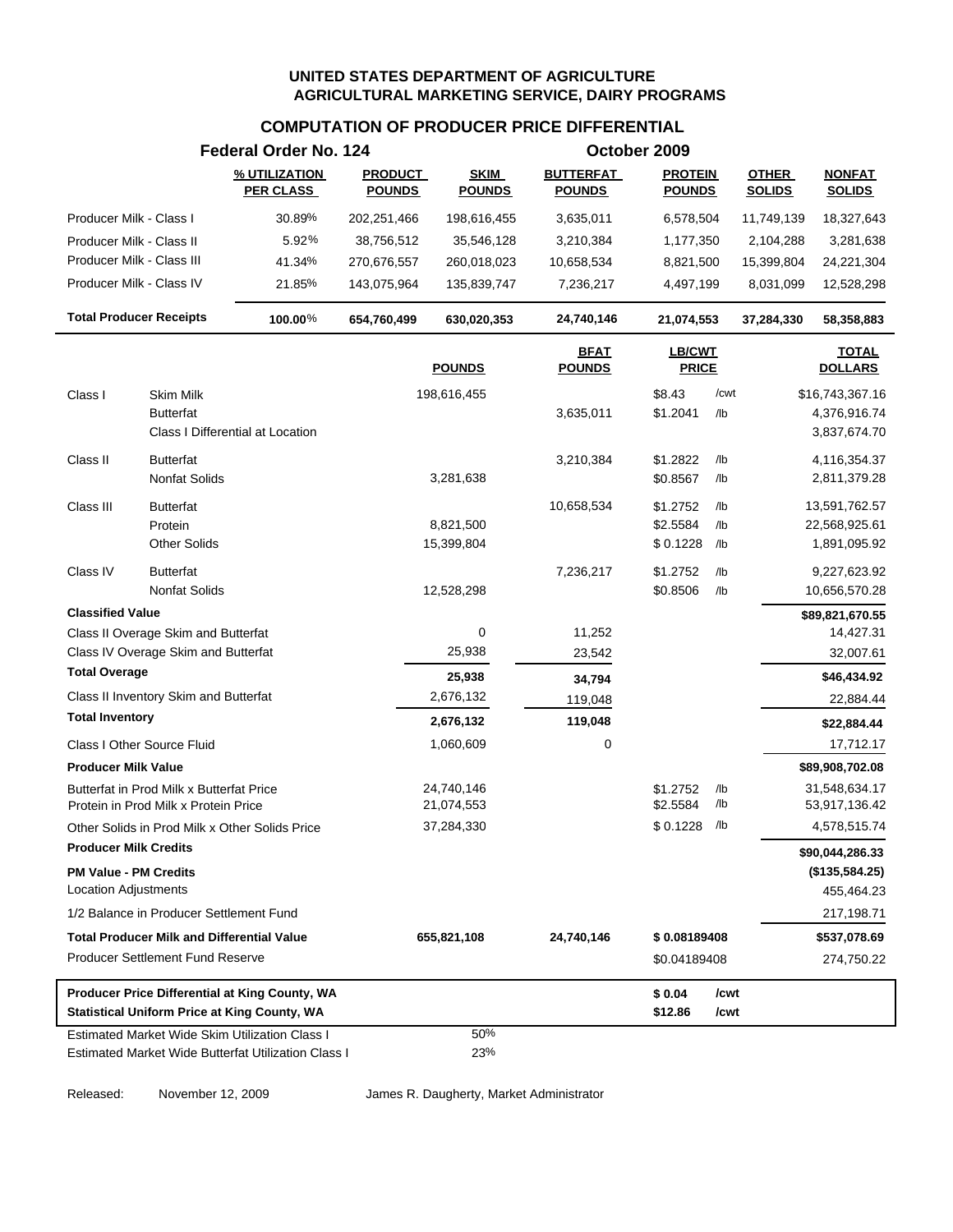|                                                                                                              | Federal Order No. 124             |                                 |                              |                                   | November 2009                    |                   |                               |                                                   |
|--------------------------------------------------------------------------------------------------------------|-----------------------------------|---------------------------------|------------------------------|-----------------------------------|----------------------------------|-------------------|-------------------------------|---------------------------------------------------|
|                                                                                                              | % UTILIZATION<br><u>PER CLASS</u> | <b>PRODUCT</b><br><b>POUNDS</b> | <b>SKIM</b><br><b>POUNDS</b> | <b>BUTTERFAT</b><br><b>POUNDS</b> | <b>PROTEIN</b><br><b>POUNDS</b>  |                   | <b>OTHER</b><br><b>SOLIDS</b> | <b>NONFAT</b><br><b>SOLIDS</b>                    |
| Producer Milk - Class I                                                                                      | 29.80%                            | 188,242,075                     | 184,678,527                  | 3,563,548                         | 6,150,809                        |                   | 10,951,961                    | 17,102,770                                        |
| Producer Milk - Class II                                                                                     | 6.80%                             | 42,957,227                      | 39,661,402                   | 3,295,825                         | 1,321,321                        |                   | 2,352,918                     | 3,674,239                                         |
| Producer Milk - Class III                                                                                    | 39.41%                            | 248,969,997                     | 239,166,335                  | 9,803,662                         | 8,203,918                        |                   | 14,188,613                    | 22,392,531                                        |
| Producer Milk - Class IV                                                                                     | 23.99%                            | 151,595,688                     | 143,978,293                  | 7,617,395                         | 4,802,393                        |                   | 8,532,137                     | 13,334,530                                        |
| <b>Total Producer Receipts</b>                                                                               | 100.00%                           | 631,764,987                     | 607,484,557                  | 24,280,430                        | 20,478,441                       |                   | 36,025,629                    | 56,504,070                                        |
|                                                                                                              |                                   |                                 | <b>POUNDS</b>                | <b>BFAT</b><br><b>POUNDS</b>      | <b>LB/CWT</b><br><b>PRICE</b>    |                   |                               | <b>TOTAL</b><br><b>DOLLARS</b>                    |
| Class I<br>Skim Milk<br><b>Butterfat</b><br>Class I Differential at Location                                 |                                   |                                 | 184,678,527                  | 3,563,548                         | \$8.70<br>\$1.2752               | /cwt<br>/lb       |                               | \$16,067,031.88<br>4,544,236.40<br>3,571,952.94   |
| Class II<br><b>Butterfat</b><br>Nonfat Solids                                                                |                                   |                                 | 3,674,239                    | 3,295,825                         | \$1.4726<br>\$0.9311             | /lb<br>/lb        |                               | 4,853,431.90<br>3,421,083.94                      |
| Class III<br>Butterfat<br>Protein<br><b>Other Solids</b>                                                     |                                   |                                 | 8,203,918<br>14,188,613      | 9,803,662                         | \$1.4656<br>\$2.6991<br>\$0.1524 | /lb<br>/lb<br>/lb |                               | 14,368,247.03<br>22,143,195.08<br>2,162,344.63    |
| Class IV<br><b>Butterfat</b><br>Nonfat Solids                                                                |                                   |                                 | 13,334,530                   | 7,617,395                         | \$1.4656<br>\$0.9348             | /lb<br>/lb        |                               | 11,164,054.11<br>12,465,118.63                    |
| <b>Classified Value</b>                                                                                      |                                   |                                 |                              |                                   |                                  |                   |                               | \$94,760,696.54                                   |
| Class I Overage Skim and Butterfat                                                                           |                                   |                                 | $\overline{2}$               | 0                                 |                                  |                   |                               | 0.21                                              |
| Class II Overage Skim and Butterfat                                                                          |                                   |                                 | 25,425<br>0                  | 0                                 |                                  |                   |                               | 2,130.62                                          |
| Class III Overage Skim and Butterfat<br>Class IV Overage Skim and Butterfat                                  |                                   |                                 | 4,687                        | 27,224                            |                                  |                   |                               | 39,899.49                                         |
| <b>Total Overage</b>                                                                                         |                                   |                                 |                              | 8,849                             |                                  |                   |                               | 13,363.27                                         |
|                                                                                                              |                                   |                                 | 30,114                       | 36,073                            |                                  |                   |                               | \$55,393.59                                       |
| Class II Inventory Skim and Butterfat<br>Class III Inventory Skim and Butterfat                              |                                   |                                 | 1,778,876<br>2,234,254       | 100,876                           |                                  |                   |                               | 32,720.83                                         |
| <b>Total Inventory</b>                                                                                       |                                   |                                 |                              | 84,952                            |                                  |                   |                               | 52,146.35                                         |
|                                                                                                              |                                   |                                 | 4,013,130                    | 185,828                           |                                  |                   |                               | \$84,867.18                                       |
| Class I Other Source Fluid                                                                                   |                                   |                                 | 1,861,017                    | 0                                 |                                  |                   |                               | 24,751.54                                         |
| Producer Milk Value<br>Butterfat in Prod Milk x Butterfat Price<br>Protein in Prod Milk x Protein Price      |                                   |                                 | 24,280,430<br>20,478,441     |                                   | \$1.4656<br>\$2.6991             | /lb<br>/lb        |                               | \$94,925,708.85<br>35,585,398.22<br>55,273,360.11 |
| Other Solids in Prod Milk x Other Solids Price                                                               |                                   |                                 | 36,025,629                   |                                   | \$0.1524                         | /lb               |                               | 5,490,305.87                                      |
| <b>Producer Milk Credits</b><br><b>PM Value - PM Credits</b><br><b>Location Adjustments</b>                  |                                   |                                 |                              |                                   |                                  |                   |                               | \$96,349,064.20<br>(\$1,423,355.35)<br>419,622.60 |
| 1/2 Balance in Producer Settlement Fund                                                                      |                                   |                                 |                              |                                   |                                  |                   |                               | 250,896.16                                        |
| <b>Total Producer Milk and Differential Value</b>                                                            |                                   |                                 | 633,626,004                  | 24,280,430                        | \$(0.11881403)                   |                   |                               | (\$752,836.59)                                    |
| <b>Producer Settlement Fund Reserve</b>                                                                      |                                   |                                 |                              |                                   | \$0.04118597                     |                   |                               | 260,965.02                                        |
| Producer Price Differential at King County, WA<br><b>Statistical Uniform Price at King County, WA</b>        |                                   |                                 |                              |                                   | \$(0.16)<br>\$13.92              | /cwt<br>/cwt      |                               |                                                   |
| <b>Estimated Market Wide Skim Utilization Class I</b><br>Estimated Market Wide Butterfat Utilization Class I |                                   |                                 | 32%<br>15%                   |                                   |                                  |                   |                               |                                                   |